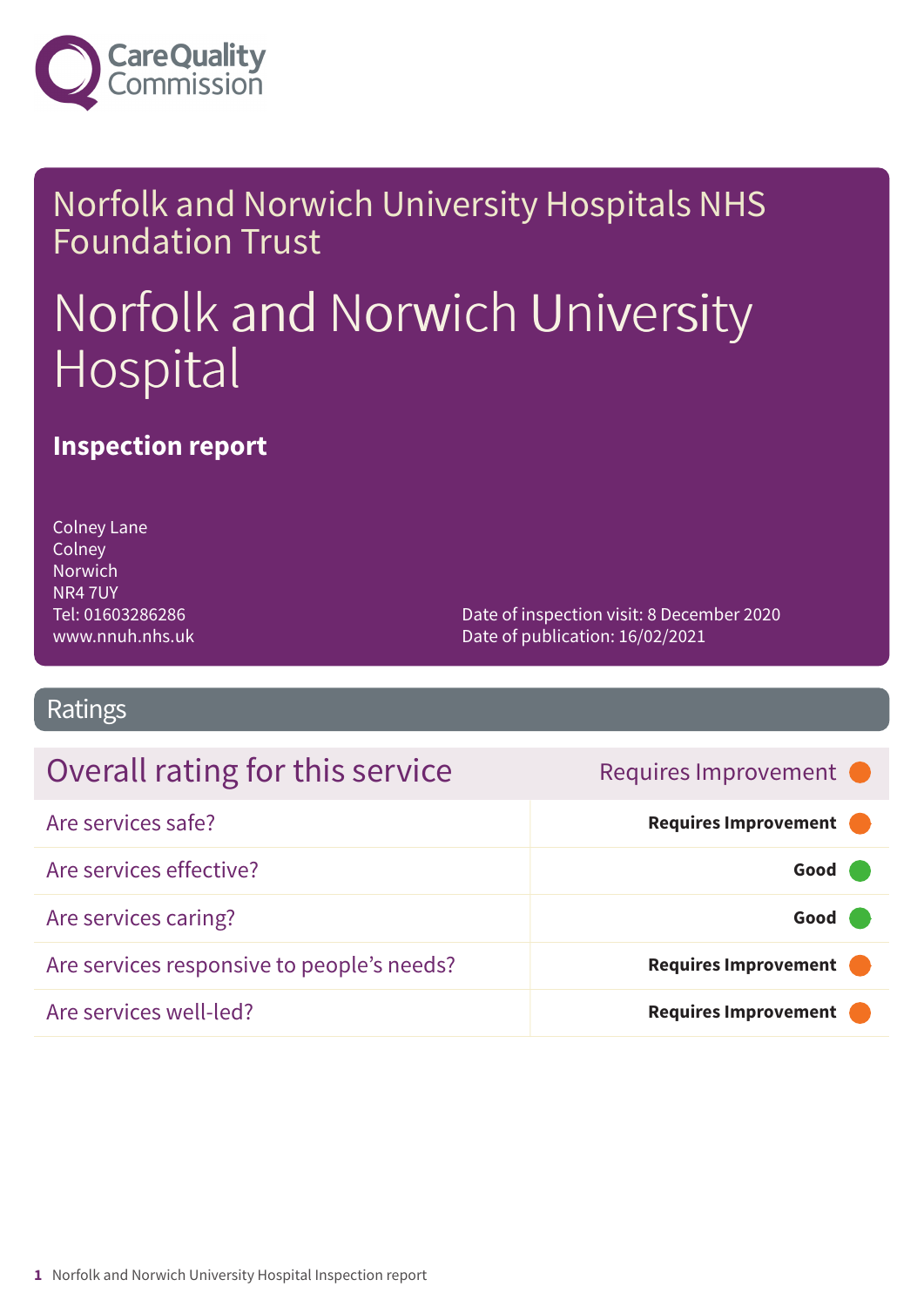# Our findings

### Overall summary of services at Norfolk and Norwich University Hospital

#### **Requires Improvement –––**  $\rightarrow$   $\leftarrow$

We carried out this unannounced focused inspection because we had concerns about the quality of services. The emergency department (ED) had continued poor performance in the trust's ability to meet national targets, which posedconcerns about patients'safety.Theservicewas ratedas requires improvement at our last inspection in December 2019.Asthis was a focusedinspection, we did notinspect all key questions. Ourprioritywas to identify if the service was safe and well led.

We did not inspect any of the trust's other core services. This included surgery, outpatients and end of life care previously rated requires improvement, good and outstanding, respectively. This was because our inspection was part of the urgent and emergency care focused inspection programme. We are monitoring the progress of improvements to services and will re-inspect them as appropriate.

During our inspection we identified a breach of regulation 12, Safe Care and Treatment. We took action under our enforcement powers, by issuing the provider a Warning Notice served under Section 29A of the Health and Social Care Act 2008.

Our rating of services stayed the same. We rated them as requires improvement because:

Patient risk assessments were not always timely and there was not effective prioritisation and triage of patients. We saw seven patients triage delayed over one hour which included one patient waiting in physical discomfort with clear abdominal pain.

The service did not always control infection risk well. Staff did not always use equipment and control measures to protect patients, themselves, and others from infection.

Equipment checks were not always recorded. There were omissions in the daily checks of emergency equipment and life critical equipment.

The service did not have enough nursing and medical staff with the right qualifications, skills, training, and experience. However, the trust took mitigating actions to address the staffing shortfalls.

People could not access the service when they needed it and did not receive the right care promptly. Waiting times and arrangements to admit, treat and discharge patients were not in line with national standards. Some patients waited for long periods to get care and treatment.

Triage and prioritisation of patients was not embedded. We identified several patients whose triage was delayed.

There were gaps in audit results in response to issues with IT connectivity. This resulted in gaps in information, reducing the ability to monitor performance.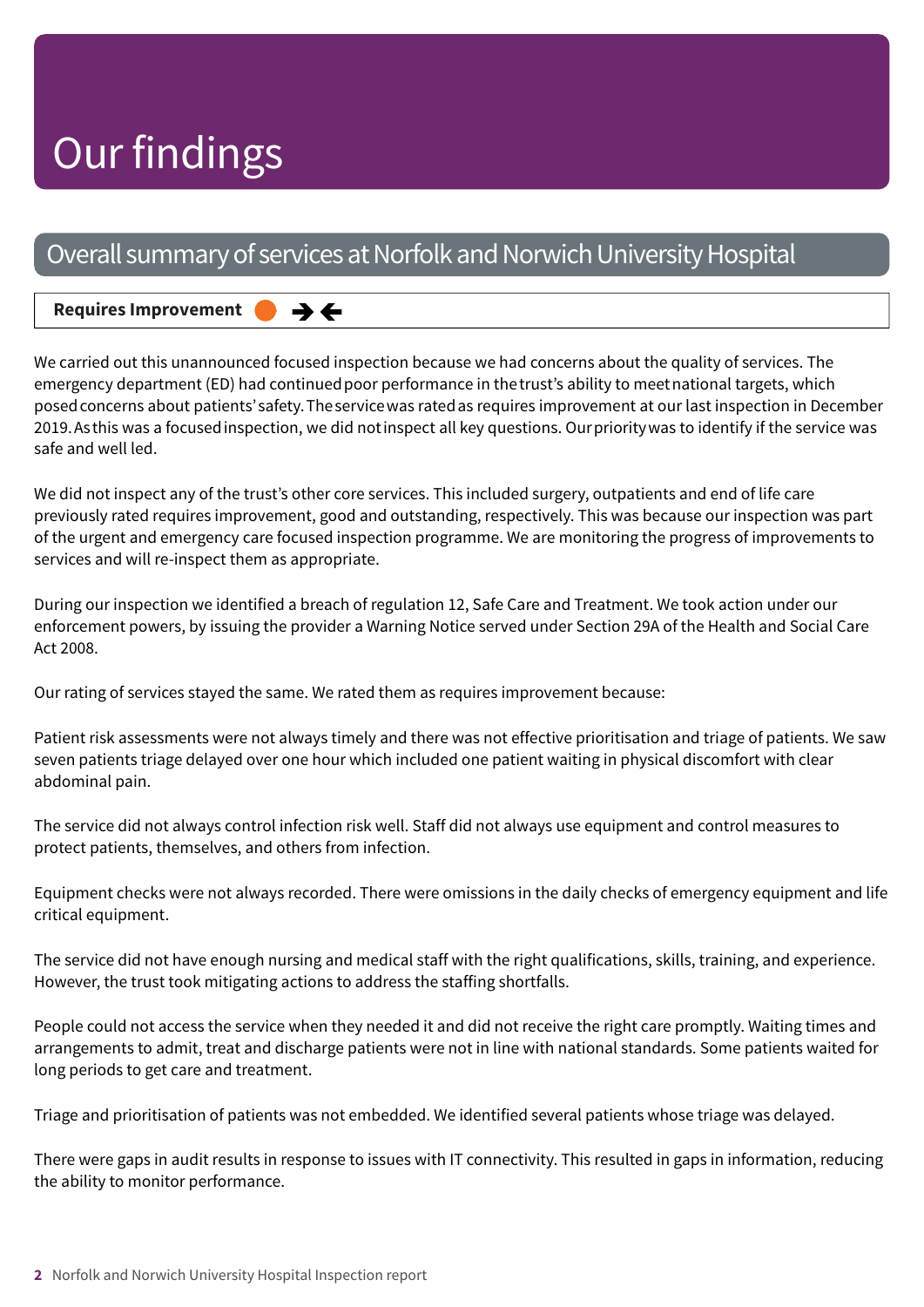# Our findings

There was a stable leadership team in place however, we found that leaders had failed to adequately address risk to performance and sure this was effectively managed.

Leaders and teams used systems to manage risk, however performance issues remained that impacted on the quality and safety of care.

However;

TheEDdesign was suitable and met national standards.

Most staff felt respected, supported,and valued.They were focused on the needs of patients receiving care.

Leaders operated governance processes. Staff at all levels were clear about their roles and accountabilities and had regular opportunities to meet, discuss and learn from the performance of the service.

#### **How we carried out the inspection**.

We spoke with 28 staff across a range of disciplines including lead nurses, senior nurses, healthcare assistants, emergency department (ED) consultants, a trust grade doctor, a junior doctor, a matron, the hospital ambulance liaison officer (HALO), the divisional nurse director, and the divisional associate medical director. We attended two ED safety huddles and a patient flow meeting.

As part of the inspection, we observedcare and treatment and lookedat ten care records. We analysedinformation about the service which was provided by the trust.

You can find further information about how we carry out our inspections on our website: https://www.cqc.org.uk/whatwe-do/how-we-do-our-job/what-we-do-inspection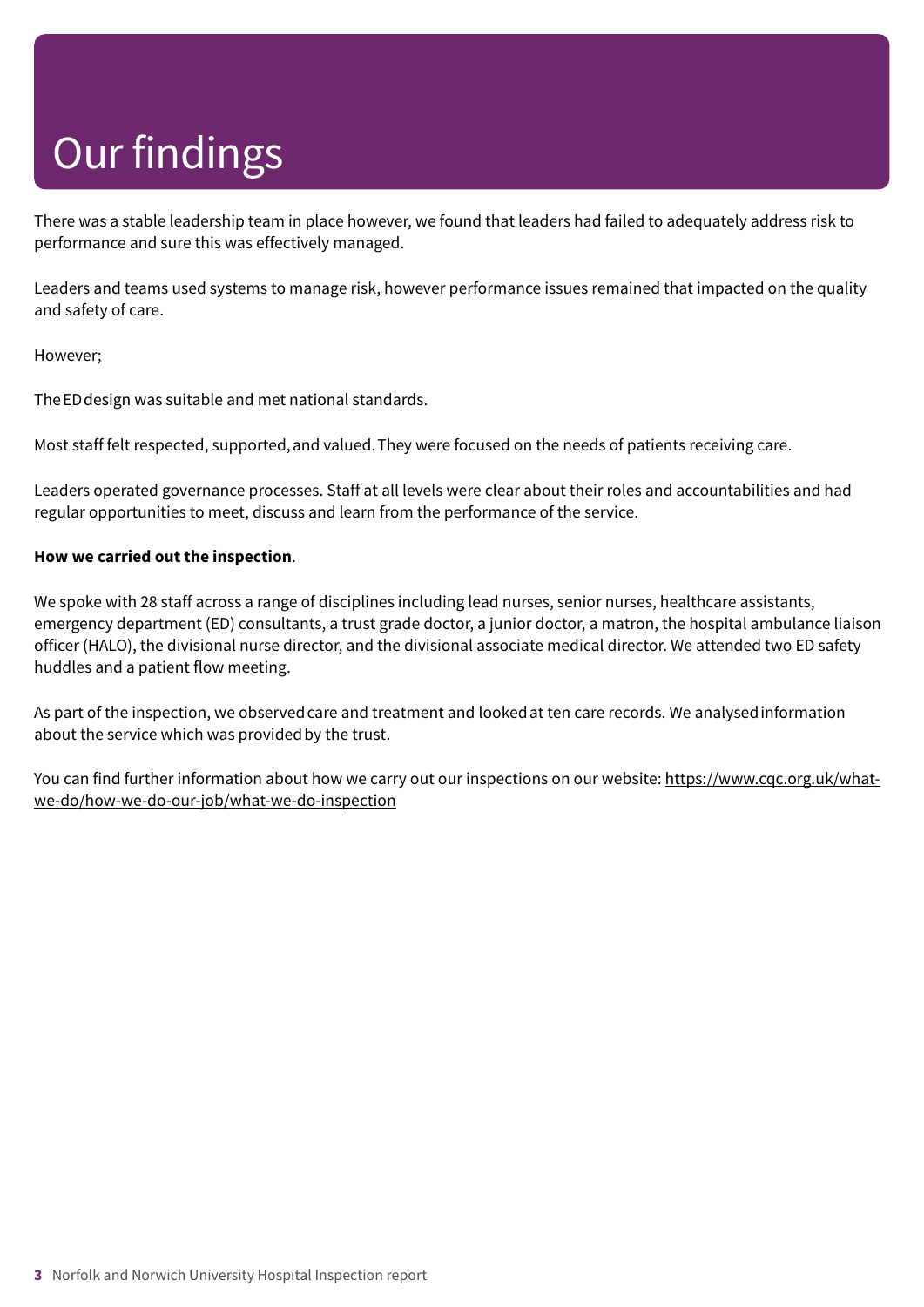**Requires Improvement –––**  $\rightarrow$   $\leftarrow$ 

Our rating of this service stayed the same. We rated it as requires improvement.

#### **Is the service safe?**

#### **Requires Improvement –––**

Our rating of safe stayed the same. We rated it as requires improvement because:

 $\rightarrow$   $\leftarrow$ 

#### **Mandatory training**

#### The service provided mandatory training in key skills including the highest level of support to all staff and made **sure everyone completed it.**

The trust provided mandatory training to staff in several topics, including child and adult safeguarding, information governance and infection prevention and control. Training was largely completed through online courses, although some topics were completed in person. The ability to attend teaching sessions had been impacted by the COVID-19 outbreak, however compliance was maintained where possible.

Managers kept records of training completed and encouraged staff to complete training to maintain compliance.

Staff knew their roles and responsibilities in maintaining competence. For example, Staff told us they completed their safeguarding training both face to face and online and would escalate concerns to their managers.

#### **Cleanliness, infection control and hygiene**

#### **The service did not always control infection risk well.**

Staff did not always wash their hands between patients inthe rapid assessment and treatment service (RATS)and triage.This meant staff were not always adhering to the trust's hand hygiene policy and procedure.

The trust used perfect ward audits to review their compliance in infection control audits completed in all ED areas.We reviewed the audit results from the infection prevention and control (IP&C) dashboard for RATS from June to November 2020. This showed that, hand hygiene data was only collected for three of these months, but the pass percentage never fell below 91%. This was above the trust target of 90%.

Staff did not always use equipment and control measures to protect patients, themselves, and others from infection. Staff did not always wear face shields when they were within ameterfrom patients, despite this being part of the recentlyrevised Personal Protective Equipment (PPE) policy.For example, we saw a member ofstaff help a patient walk to the toiletwithoutwearing a face shield. We saw five triage nursing staff were not wearingany eye protection when within two metres of patients, placing them at risk of COVID-19or other viral/transmittable airborne diseases. We reviewed the trust's latest PPE procedure (version 1.8) from November 2020. Section 7.10 of the procedure stated goggles (eye protection) and face shields should be worn; '*to protect HCW's from contact with infectious material from patients, e.g. respiratory secretions and body fluids*.

**4** Norfolk and Norwich University Hospital Inspection report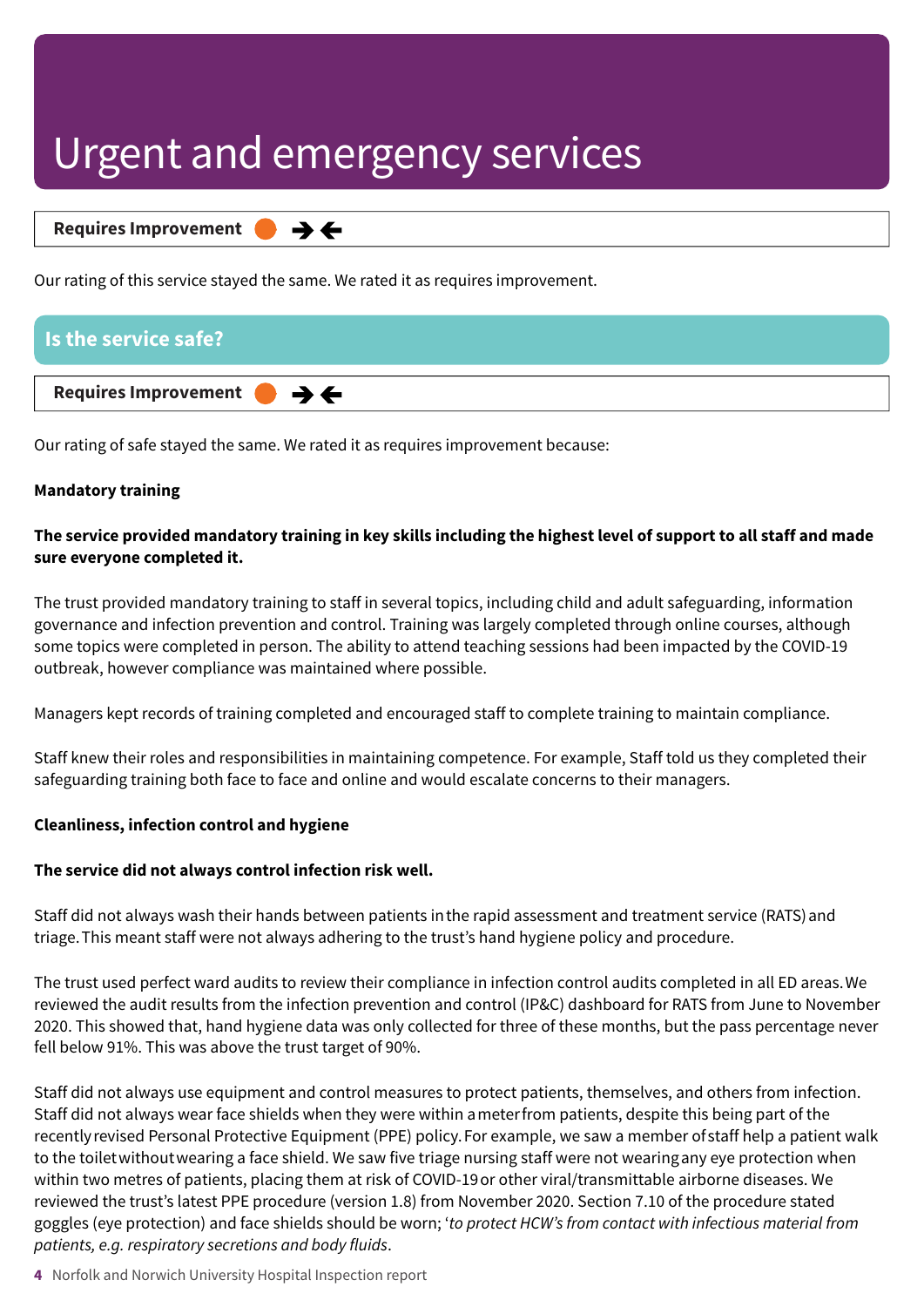Thedepartment'smain waiting room area did not clearly highlight the need for people to socially distance using signs or furniture.Some of the 32 chairs had labelson advising patientsnot to use them, however, people were sat within ametreof each other.At the time of our inspectionED's waiting area had been extended along a corridor with single chairs placed twometresapart.However, nearly all patients were sat in the main waiting room and were notincentivizedto move into thesafer corridor environment.

We were told that patients were reminded to wear masks unless exempt. All patients were offered a mask if were notwearingoneupon arrival.ED reception staff told us if people were uncooperative with social distancing, they would inform the nurse or contact security if needed. When the waiting room became full, escalation occurs with a response from specialties.

ED leads knew where and how many patients were confirmed to have COVID-19 in their department at all times. At the time of our inspection, the trust had been on level four alert for local COVID-19 prevalence for the past three weekends. The covid alert level is a five point alert system with changes in alert level made on recommendation by the chief medial officers and NHS England.

All patient-facing staff were tested for COVID-19 twice weekly. If these staff had any symptoms, they would inform their manager and stay at home.

We saw ED nursingstafftreating one patient with MRSA confirmed in their medical notes in an open bay of the majors ward.MRSA is a type of bacteria resistant to several widely used antibiotics. Staff were not wearing gloves or aprons. This meantthere was a potential risk of cross-contamination from this patient to other patients and staffnot wearing the correct personal protective equipment (PPE).We reviewed the trust's latest PPE procedure (version 1.8) from November 2020. Section 7.8 of the procedure stated gloves should be worn when; '*There is a risk or potential risk of contamination* by direct contact with blood or body fluids, mucous membranes, non-intact skin and other potentially infectious materials. Section 7.9 stated aprons/gowns should be worn; *'To protect the patient from infection and the wearers clothing/uniform* when there is a potential risk of contamination with blood or body fluids or suspected infection risk.' We reviewed trust wide indicator data on Insight. This showed the trust had no apportioned MRSA bacteraemia alerts since October 2019 up to the date of our inspection.

Within the rapid assessment and treatment service (RATS) we saw that the sharps box was soiled with dried blood, this was escalated to staff and cleaned.

Staff kept equipment and the premises visibly clean. We saw trolleys and trolley spaces being cleaned between patients.Triage nursing staff wiped down chairs and blood pressure cuff between patients and washed their hands.

#### **Environment and equipment**

#### The design, maintenance and use of facilities, premises kept people safe. The ED design was suitable and met **national standards.**

There were two triage rooms accessed from the main waiting area. The department had one resuscitation area with six bays, two of which were separated by sliding screen doors for aerosol generating procedures (AGPs). The rapid assessment and treatment service (RATS) area was suitable for patient needs. The open environment allowed staff to easily observe all cubicles which had visible monitors and computers for completing documentation. This area had 15 cubicles and one side room. The department had utilised space by installing two pods staffed by ED nurses and doctors in the entrance corridor for ambulatory patients.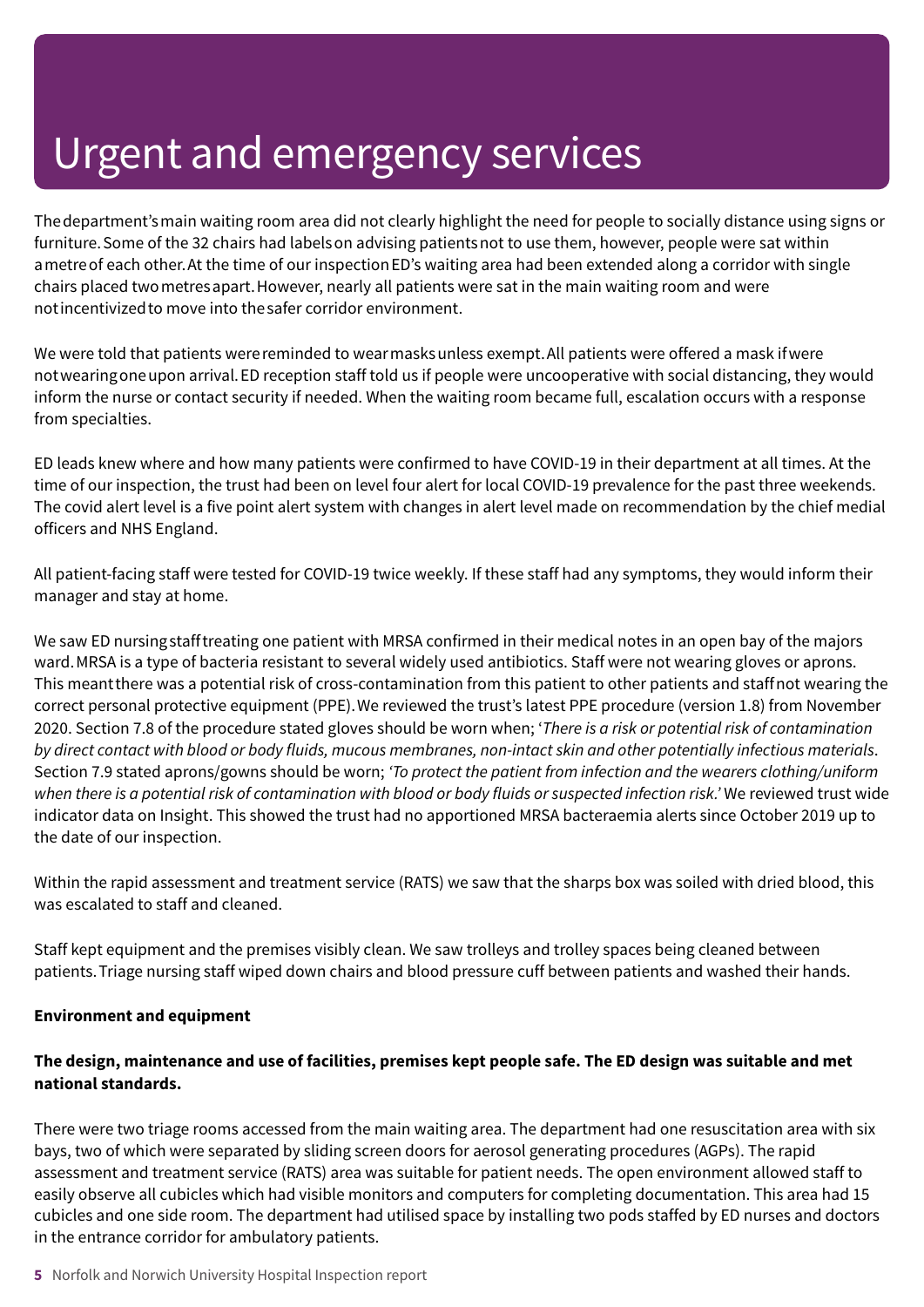There were mental health(MH) quietroomswhere patients could be reviewed by the MH liaison teambased in ED full time. We observed these rooms which were ligature free, had panic alarms and a second internal doorstaff could access.ED staff had developed apolicehandover form togive them a clearer timelineof MH patient journey.However, the physical ED layout was not always conducive to optimise patient flow. Different areas and patient pathways within the department were dispersed.

Resuscitation equipment was accessible to all clinical areas; however, equipment checks were not always completed. In the rapid assessment and treatment area (RATS), the resuscitation trolley had 14 omissions in checks between 12 October up to the date of our inspection. There were also gaps in resuscitation trolley daily checks within the older people's emergency department (OPED) where we found five omissions since late October 2020, with blank columns, no signatures, or dates.

We also found the OPED and majors ward's hypoglycaemia boxes had several checks omitted. We requested details of equipment checks following our inspection which showed that there were gaps in weekly box contents checklists. For example, the week commencing the 6 December, we saw gaps on Thursday 10, Friday 11 and Sunday 13 December 2020 were also incomplete or blank. The checklist stated staff should check all contents daily. Staff had only signed their name and pin code below for 10 December so if items were unsealed, missing, or expired on the other dates their replacement would be delayed. We told the deputy sister who explained this was normally done by the night shift but could not explain why there were gaps.

There were also gaps in checks of the hypoglycaemic box in the children's emergency department (ChED) for the same week, with omissions on Sunday 6 and Wednesday 9 December 2020.

However, the trust informed us gaps atop the checklist showed staff did not complete the date and time, rather than failing to undertake the check altogether. Staff had signed their names and pin codes below so they could be contacted if items were unsealed, missing, or had expired. Staff checked the box daily and confirmed it was sealed by documenting the seal reference number.

Staff told us that equipment was readily available to support their planned treatment. For example, staff could access infusion pumps, monitors, and medicines.

#### **Assessing and responding to patient risk**

#### **Staff completed risk assessments for each patient. However, assessments were not timely and there was no prioritisation of patients.**

Patients arriving in the department were initially seen by a streaming nurse who then directed patients to the most appropriate clinical pathway based on a brief presenting history. The streaming nurse did not record COVID-19 screening tool criteria on the UEC clinical system or measure and record basic observations. Patients were not registered into the department at this point. This approach was in line with the royal college of emergency medicine's (RCEM) recommendations, which state the process of directing patients before a formal clinical assessment is most safely undertaken by a clinician.

There were two pathways for patients attending the department depending on whether they were potentially COVID-19 positive or not. Streamingfacilitated patients into the designated red or amber pathway areas safely. Patients who answered yes to any of the potential COVID-19 questions, were referred to the red pathway. All other patients sat in ED's main waiting room and were booked in for triage.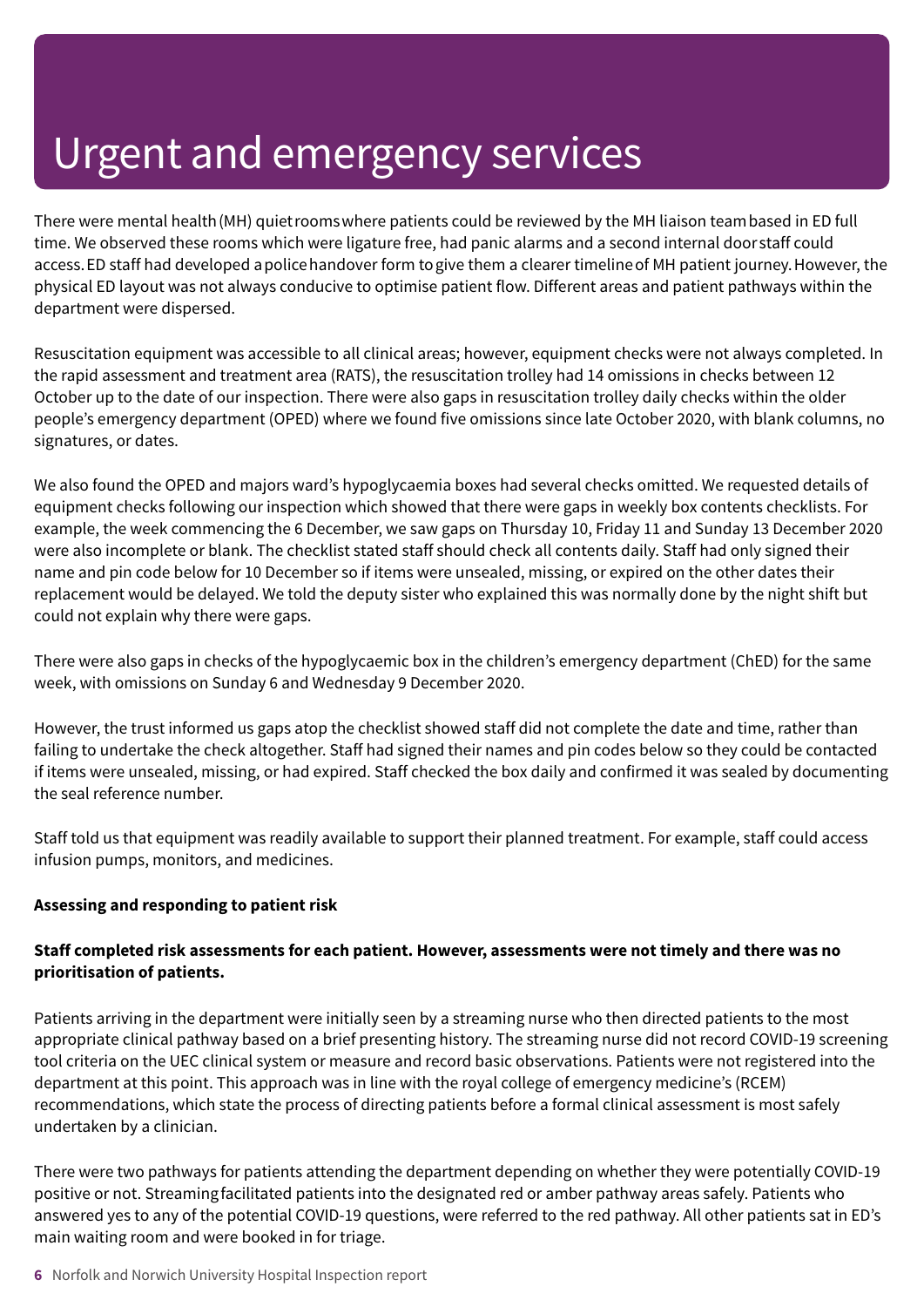During inspection, we did not see evidence of triage prioritisation and there was noclear system to pull patients from the triage queue if they deteriorated. Patients were not always seen within 15 minutes of arrival to the department. We saw seven patients triage delayed over one hour which included one patient waiting in physical discomfort with clear abdominal pain.

We reviewed the total number of ambulance transports into ED during December 2020. Of 4,213 journeys, 2,163 of these patients were handed over within 15 minutes. This was 53.7% of the total handovers recorded in December 2020 (187 had no handover time recorded). This meant just under half of December's total ambulance transports did not meet the trust target. We reviewed the total percentage of ambulance transports into ED from December 2019 to December 2020. This percentage had improved from 24.4% in December 2019 to 66.3% in November 2020 for handovers within 15 minutes. However, the percentage had fallen from 56.3% in September 2020 to 51.3% in December 2020.

Patients were not always seen in a timely manner. On the date of our inspection, 8 December 2020, data showed ED had one 12-hour breach, and 104 four-hour breaches. The department's 12-hour breach was due to a lack of available mental health beds at other providers. This patient was transferred on the date of our inspection.

Staff used national tools for assessing risks and were trained in managing emergencies appropriately. ED staff recorded patient observations using the national early warning score (NEWS2). NEWS is a simple, physiological score that may allow improvement in the quality and safety of management provided to patients. The primary purpose is to prevent delay in intervention or transfer of critically ill patients. NEWS scores were displayed on the trust's 'UEC clinical system' so staff could observe patients at risk of deterioration.

We saw three patients on trolleys waiting for a bed on an inpatient ward. There was little evidence to suggest all risk assessments were completed. For example, we found staff did not always record evidence of pressure area care in patient notes. This meant patients were potentially at risk of tissue and skin damage as a result of no pressure area assessments or prevention. We also saw that patients' clinical observations were not always completed. Staff recorded several sets of observations in patients notes, however, four out of five sets of notes requested hourly observations which were not completed.

Staff were clear of their roles and responsibilities and worked collaboratively with other staff. Patients at risk of deterioration, or those needing urgent care or treatment could be flagged to ED staff by ambulance crews, facilitating an assessment onboard the ambulance. The department had a rapid assessment and treatment service (RATS) standard operating procedure (SOP) and a clinical support and safety nurse with clearly outlined competencies for this role. Information was clearly relayed to a nurse at the handover station and information was typed directly into thetrust'selectronic notessystemand the patient allocated a cubicle.If ambulances were unable to offload patients, the patients were assessed onboard the ambulance by ED staff ortheband 7safety nurse.This safety nurse was allocated daily and their role was to complete the ED safety checklist for all patients assessed on emergency vehicles, provide an extra point of contact for advice and guidance, and escalate patients who required immediate attention to the resuscitation coordinator and lead nurse to prioritise patient transfer to appropriate ED areas.

We reviewed ED's minutes from arrival by ambulance to initial assessment for the week of our inspection (1 to 8 December 2020). The department's only 60 minute breaches were on Monday 7 December, when they had 13 breaches. This was 8.9% of their total number of conveyances that day. Of their 146 conveyances, 38 had no handover recorded.

There were processes in place to assess the risk of sepsis. The department used national guidance and trained staff in recognising and treating sepsis, although we did not see this in use during our inspection.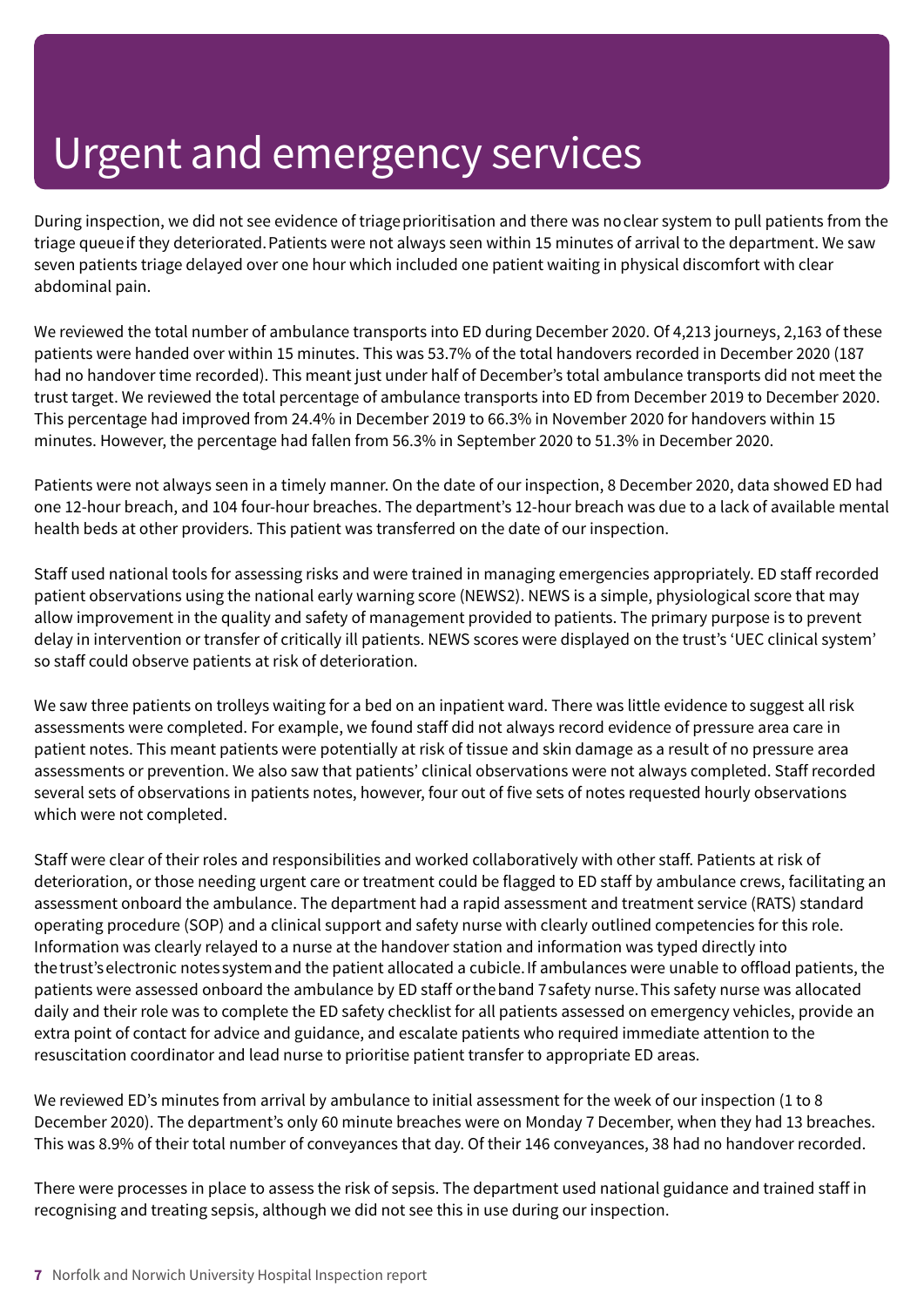Department leads, the operations manager and site team staff attended ED safety huddles every three hours. The main huddle room had an ED dashboard of performance against national targets onscreen, as well as inbound ambulances and an urgent and emergency care (UEC) clinical system which supported patient management, tracking and clinical workflow.

Receptionists had a list of "red flag" conditions to refer to where they would inform the triage nurseurgently. If a patientsaid they wanted to leave, receptionistsencouraged them to stay until they were seen by a triage nurse if needed.

ED had a response plan for COVID-19. The department had been segregated into different colour pathways where the layout was adapted to be COVID-19 secure for patients and staff in green areas. Children went directly to the Coltishall paediatric ward to avoid ED areas. Adults and children confirmed not to have COVID-19 could stay in the ED's yellow pathway areas. The minor injuries area did not admit patients with any COVID-19 symptoms.

The trust used the NHS England and Improvement approved Rainbird workplace risk assessment tool for COVID-19. The tool includes a detailed occupational risk assessment based on the individual's medical history, underlying health conditions, and social factors contributing to their COVID-19 risk factors. All ED staff were required to complete this risk assessment. Staff identified as moderate risk or above undertook a manager-led risk assessment. The assessment identified the department areas the staff member could work in and any mitigating factors that can be put in place. This information was held on a spreadsheet and shared with the ED team for the appropriate allocation. However, the assessments made it hard for the matron and other staff schedulers to allocate staff to different areas of the department. A lead nurse told us Rainbird did not consider staff member's full past medical history.

Emergency call bells were located in each clinical area and the main waiting area. The minor injuries waiting area had been recently refurbished and patients had emergency call bell access.ED was spread over a large area. Consultants we spoke to described how difficult it was to manage the department layout as visibility was lacking. They explained this could become a challenge, especially when the department is busy.

#### **Nurse staffing**

#### **The service did not have enough staff with the right qualifications, skills, training, and experience.**

We reviewed ED staffing on the day of inspection and found the department's early and night shifts had 23 qualified nursing staff and 17 HCAs. There were an additional two staff allocated a twilight shift. These numbers did not include emergency nurse practitioners (ENPs). The department's number of registered nurses on the early shift was five less than planned and four less than scheduled on the late shift. Nursing leads told us they were often four or five qualified nursing staff short on each shift. ED leads were flexing nurse staffing across several areas.

ED leads highlighted these shortfalls as 'red flags' on the trust's electronic staffing management system. Shortfalls were discussed and mitigated at safer staffing meetings. On the date of our inspection ED's staffing gaps were mitigated using three ED clinical educators to provider clinical support. The department also had five supernumerary staff on long days. These staff comprised of two registered nurses, a nursing associate and two HCAs.

At the time of our inspection, OPED staff told us there were reduced numbers due to staff self-isolating in response to COVID- 19. As a result, OPED covered shifts using bank and agency nurses who were familiar with the ward where possible.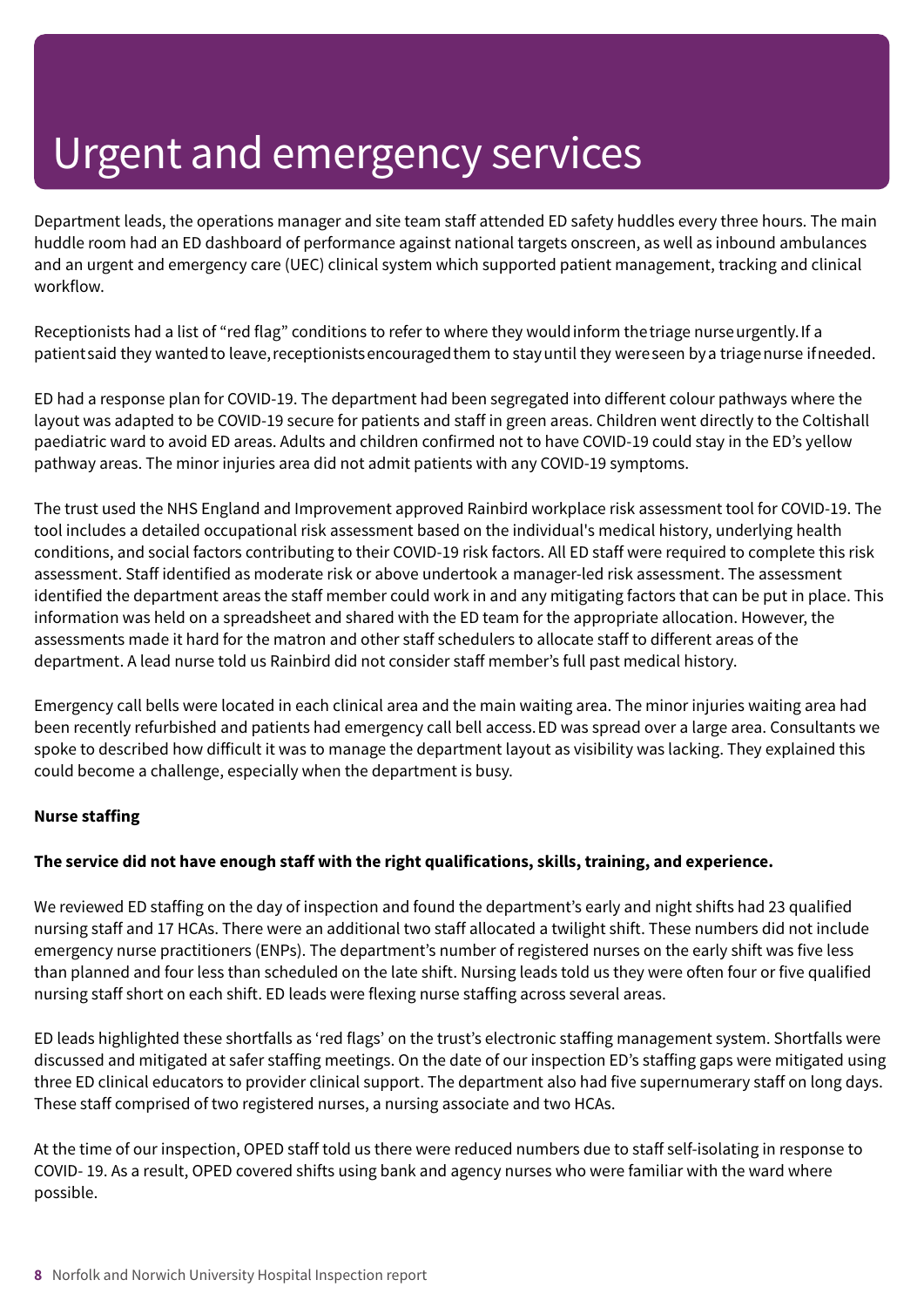Managers regularly reviewed and adjusted staffing levels and skill mix, and gave bank, agency, and locum staff a full induction. Nursing leads told us the ED had increased nursing numbers by two staff per shift, in response to COVID-19. ED leads adjusted their nursing staff numbers to respond to patient's higher acuity. For example, COVID-19 state 3 response shift allocations were increased when the department saw over 25% of attendances through the red pathway for over three consecutive days.

Staff were allocated to roles based on their COVID-19 risk assessment outcomes. For example, staff with underlying health conditions were shielding or transferred temporarily to areas with less associated risk. On inspection a senior ED staff member told us their department was currently working with a 6% extra loss of nursing staff due to COVID-19 related factors. This was in addition to their normal nursing staff absence rate. Post inspection the trust sent us the department's total absence rate for the week ending 6 December on the trust's Power BI dashboard. This was 8.5% overall, with 4% attributed to COVID-related absence and 4.5% other sickness.

On inspection one lead nurse explained nurse staffing gaps meant ED could not always have an allocated safety nurse. Post inspection the trust provided evidence the department had a clinical support and safety nurse (CSSN) allocated on every shift. The ED lead nurse used discretion to deploy this CSSN to optimise the department's safety, efficiency, and effectiveness.

On inspection a lead nurse told us their nurse staffing was spread thinly. The ED nursing establishment and budget has increased as the department's footprint has grown. However, post inspection trust data provided did not confirm which months these uplifts were introduced or proposed. The uplift for band 6 and 7 nurses was in month 5 but we could not be sure which months this data referred to. The ED lead nurses held twice-weekly 'look ahead' meetings where nurse staffing was scrutinised 11 days in advance. This also allowed vacant shifts to be offered to bank and agency and filled proactively. Any staffing shortfalls were highlighted as 'red flags' on the trust's electronic staffing management system. These were discussed and mitigated at the twice daily 'safer staffing' meetings.

#### **Competencies**

A trust health roster had a skills monitor to ensure the right staff mix were allocated to each shift. The trust adopted a multidisciplinary approach to advanced life support (ALS). ED had skilled ALS trained nursing and medical staff available at all times. There is no minimum national *requirement for nursing staff on shift to be trained in ALS.* At the time of our inspection the trust was implementing guidance from the nursing workforce standards published in October 2020 for type 1 EDs. These standards state charge nurses should be competent at level 2 of the national curriculum and competency framework for emergency nursing, including ALS.

Newly qualified and new to speciality nursing staff were supported to gain ED specific skills and competencies. These staff received a new starter pack and undertook an eight-week induction. They were also enrolled in the department's two-year foundation programme, based on the royal college of nursing (RCN) and emergency care association national curriculum and competency framework for emergency nursing. Staff on this programme have bimonthly study days based around the theory within the emergency nursing competency framework. Leads had oversight of staff competencies as they were recorded on a tracker to review any gaps. ED also had a healthcare assistant (HCA) competency pack.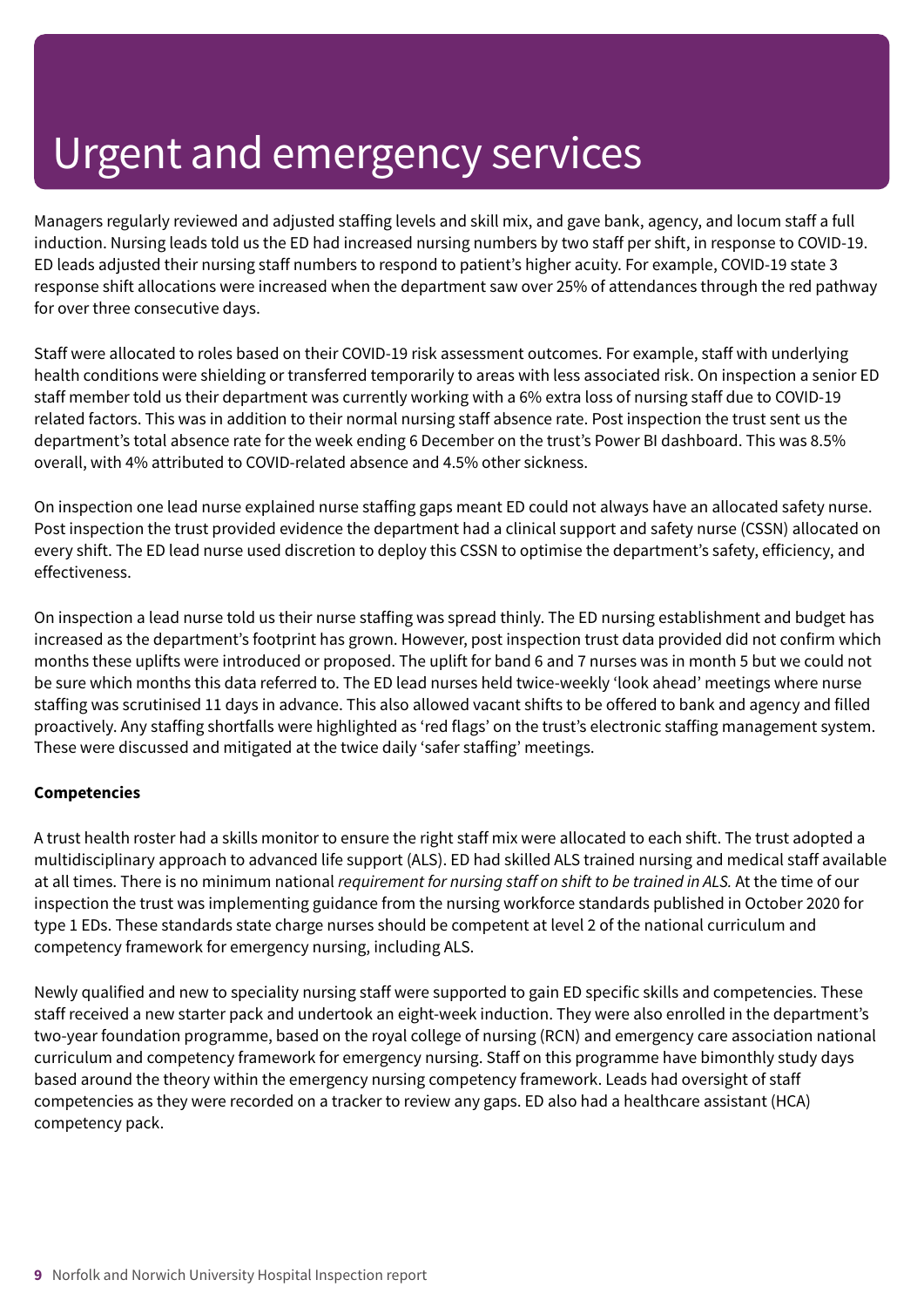ED had 15 annual spaces for nursing staff to complete their advanced life support (ALS) training. ED had 27 nursing staff trained in ALS, with 15 more due to be completed in February 2021. This was low in terms of their total numbers of staff working in the department. ED had increased the number of places from four in 2018 to 15 places annually since 2019. At the time of our inspection ED was supporting 15 registered nurses to complete the course. The department planned to request funding for an additional 42 ALS places in the next financial year.

A clinical educator told us the department was looking to roll out immediate life support (ILS) to all staff from January 2021. The practice development nurse was liaising with the trust resuscitation lead to provide ILS to all registered nursing staff in 2021.

Children requiring treatment were sent straight to the children's emergency department (ChED). ChED was staffed separately from ED. Trust data confirmed 73% (13) of ChED's registered children's nurses (RCNs) had an active European Paediatric Life Support (EPALS) qualification. The ChED RCNs with EPALS always staffed ED's paediatric resuscitation bay. RCNs from ChED accompanied any child moved to resuscitation. If a paediatric arrest call was made anywhere in ED, the paediatric arrest team included an EPALS trained staff member who attended from paediatrics. Every shift in paediatrics was covered with a minimum of one EPALS member who carried the arrest bleep. The department had a trajectory to have 100% of ChED RCNs qualified in EPALS by September 2021.

The division had escalated the lack of training on the European paediatric advanced life support (EPALS) course due to social distancing and cancellation to the children's board. We reviewed divisional clinical governance meeting minutes for September 2020. The division had 80 trained staff members of the adult cohort with paediatric competencies. ED's shift establishment was three paediatric nurses and one adult nurse on shift. The division was in the process of negotiating two combined clinical assessment unit (CAU) consultants who will be paediatric trained to support work within the main emergency department.

Children's ED (ChED) was separate from the main department and only took non-COVID-19 child patients. ED provided one adult registered nurse (RN) to ChED with paediatric competencies who worked alongside registered children's nurses (RCNs) to provide 24 hour cover. The paediatric nurse staffing met the royal college of paediatric and child health's (RCPCH) national guidance as per *recommendation 10: EDs treating children must be staffed by two registered children's nurses*. Trust data from 16 December 2019 to 13 December 2020 showed paediatric *nurse staffing met RCPCH national guidance for 99.5% of shifts.* ED rosters showed at least two RCNs were on duty in ChED for a total of 732 shifts. ED leads rostered all shifts in ChED to provide three RCNs during the day (7am-7.30pm), one RCN on a twilight shift (11am-11.30pm) and four RCNs at night (7pm-7.30am). The trust only fell partially short of the requirement to provide two RCNs for 0.5% of shifts in ChED over the 12 months. These were four 12-hour night shifts where this was mitigated by adult registered nurses (RNs) with paediatric competencies from ED.

We spoke to a department educator undertaking a skills gap analysis against the RCN's emergency nurse competencies. The department planned to use the analysis results to improve nursing staff skills and workforce resilience.

Staff told us that agency and bank staff were being offered supervisory days where they worked alongside a nurse and were given an induction pack to ensure competency.

#### **Medical staffing**

#### The service did not have had enough medical staff with the right qualifications, skills, training, and experience.

The service provided 24-hour medical cover using substantive and locum doctors.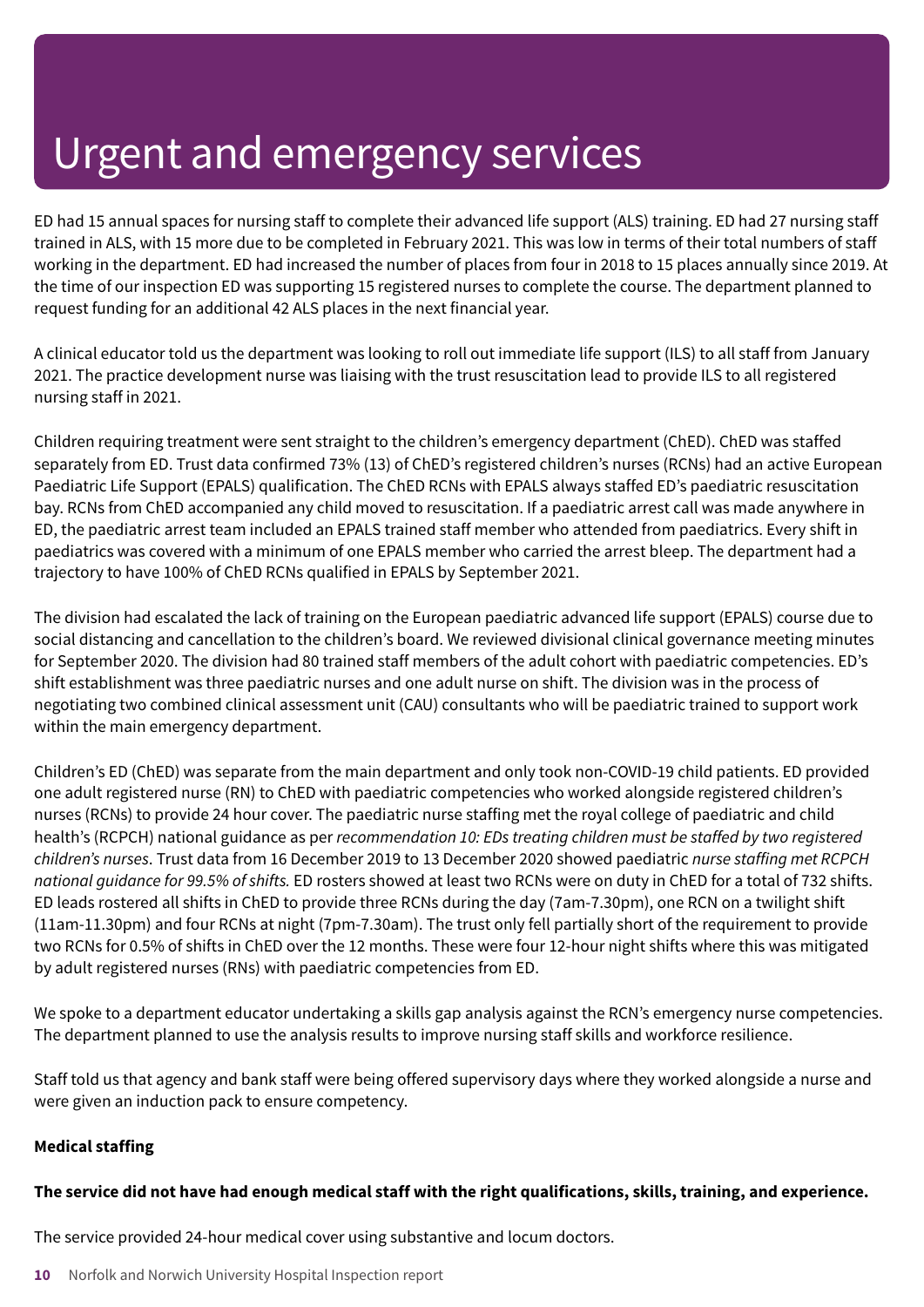Consultants told us the skills mix was a challenge as multiple junior medical staff were locums. On the date of our inspection, medical staffing were two doctors short for the twilight shift and three less than planned for the morning shift.

Medical staff told us there were "extreme staff shortages" which put a lot of pressure on the other staff, especially the emergency physician in charge (EPIC). Department leads were carrying out recruitment and retention work and planned to recruit 13 medical staff posts such as junior and senior clinical fellows in response to their doctor's rota gaps due to vacancies.

On the day of our inspection the minor injuries area had no doctor for the morning shift but a consultant was allocated to minors from 1pm to 9pm. ED's minors service was emergency nurse practitioner (ENP) led. Patient numbers attending 'minors' was low in the mornings, and leads allocated doctors to minors from lunchtime onwards. The emergency physician in charge (EPIC) looks at the allocation of doctors daily at the 8am handover. They allocated doctors to the areas they were needed. If the minors area was busy in the morning the EPIC sent a doctor there to help. The department based two consultants mostly in minors as they returned to work from shielding and could not work in the main ED. This meant minors had consultant presence most days, including weekends.

ED leads had increased medical staffing enhancements for all evening and night shifts from October 2020. It took them a few weeks to fill shifts with regular locums and build up relationships with junior doctors. Leads filled the empty shifts and already increased doctor numbers on the night shifts from eight to ten doctors on the 10pm-8am shift in response to more patients during the second COVID-19 wave. Leads held discussions and made plans at safety huddle meetings about staffing and mitigations in a dynamic manner according to patient demand. If the department needed extra medical staff support, the EPIC asked ED consultants on their supporting professional activity (SPA) to help on the floor.

We reviewed an ED performance summary for October 2020. This showed the department's medical staffing was worst affected on nights, Sunday, and Mondays. Medical staff shortages meant that patients care, and safety was at risk. Staff said that shortages resulted in high numbers of patients needing to be seen in the mornings placing additional pressure on oncoming staff members and delaying discharges.

Same day emergency care (SDEC) pathways were in their early stages for ambulatory walk-in patients. SDEC provision for emergency patients reduced the number of patients who would otherwise be admitted to hospital. Under this care model, patients presenting at hospital with relevant conditions can be rapidly assessed, diagnosed, and treated without being admitted to a ward, and if clinically safe to do so, will go home the same day their care is provided. On inspection an ED consultant told us medical staff shortages in medicine and surgery impacted on the department's ability to set up more patient pathways to specific areas from the front door. However, post inspection the trust provided data that showed chiefs of division for medicine and surgery have confirmed there were no shortages in staffing in their divisions that delayed pathway development. The chief of division for surgery led an improvement workstream that looked explicitly at pathway development to assessment areas between July and November 2020.

Emergency and urgent care divisional leads had reduced or cancelled role specific medical training and teaching to increase staff availability. This was in response to their assessment and treatment delays due to medical staffing shortages. As a result a lead consultant was appointed to oversee training and teaching. The lead ensured any cancellations were identified and an incident report raised for an audit trail. Medical training had resumed six weeks before our inspection. The department has had no teaching cancelled since 22 October 2020. All ED consultants had also been job planned to ensure teaching was included.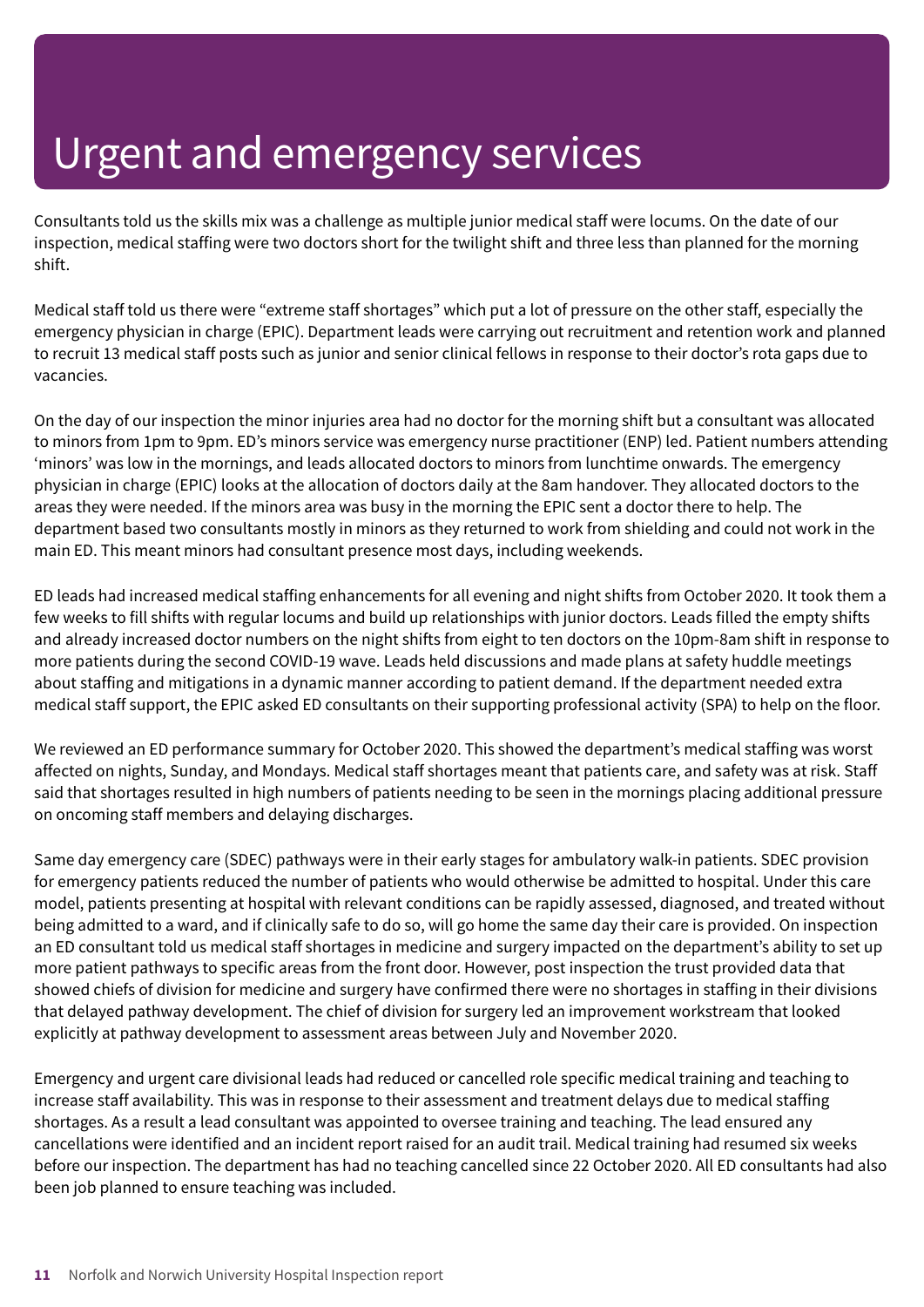We reviewed the latest emergency and urgent care (EUC) risk register. The division's medical staff had a vacancy rate/ shortfall of 6.1 consultants, 12.5 registrars, plus 30 other posts including, senior house officers (SHO), emergency nurse practitioners (ENP), advanced care practitioners (ACP) and GP's. However, the trust had controls in place and ongoing measures to address this shortfall. For example, the use of locum staff. ED locum rates had significantly improved with incentives for clinicians. In view of these improvements, leads had reduced this risk on the risk register, but they continued to monitor closely and review monthly.

Children's ED (ChED) could not always meet the royal college of paediatric and child health's national guidance to provide a paediatric emergency medicine (PEM) consultant as per recommendation 9: EDs treating children must be staffed with a PEM consultant with dedicated session time allocated to paediatrics. Leads reviewed ChED's medical staffing twice weekly as part of their weekly staffing review.

Medical staff told us they had regular teaching sessions for junior doctors and the induction was well set out. We were told all the consultants had their job plans reviewed and there was protected time for recruitment and retention.

| <b>Is the service responsive?</b>              |  |
|------------------------------------------------|--|
| Requires Improvement $\bullet \bullet \bullet$ |  |

Our rating of safe stayed the same. We rated it as requires improvement because:

#### **Meeting individual needs**

#### **The service was inclusive and took account of patients' individual needs and preferences. Staff made reasonable adjustments to help patients access services. They coordinated care with other services and providers**.

The main ED waiting area met the royal college of emergency medicine's (RCEM) best practice guideline on ED care from July 2017. The patient environment was furnished with Wi-Fi access, information regarding process, updated waiting times and wipe-clean reading materials. However, the waiting area did not provide patients with safe social distancing. Chairs were not spaced further than one metre apart and patients did not maintain safe social distancing. Staff told us they reminded patients to maintain safe distances where possible.

Main clinical areas and corridors were segregated from public areas by restricted access doors with swipe card or receptionist approval. The children's emergency department and the older people's emergency departments had restricted access to ensure patient safety. Children attending the emergency department for treatment were always accompanied by a responsible adult.

The service provided care for frail/elderly patients in the older people's emergency department (OPED). This consisted of two side rooms and a four-bedded bay totaling six beds. Main ED trolleys comprised the rest of the space in three sixbedded bays and three side rooms (21 beds). OPED was open from 8am to 5.30pm daily. Staff transferred day patients onto COVID-19 safe wards after this time. Emergency medicine staff looked after this area once the older peoples medicine team finished at 5.30pm.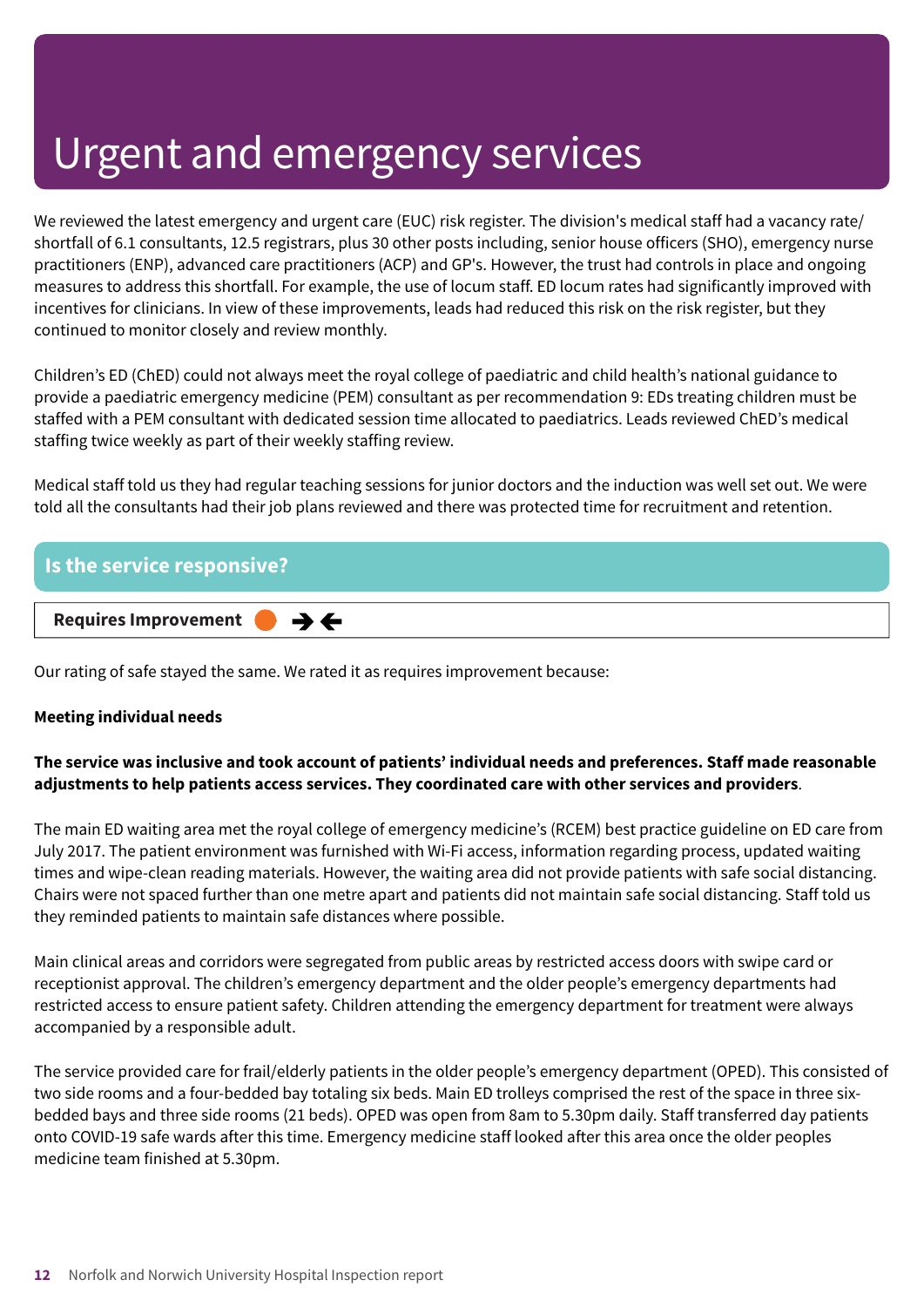We saw that staff provided families with clear explanations of the risks of COVID-19 for children. Information had been simplified to ensure that children could understand why there were some rules in place for their visits, such as no mixing with other children.

Patients who used walking aids or wheelchairs were able to access all areas of the emergency department and there were disabled toilets available.

#### **Access and flow**

#### People could not access the service when they needed it and did not receive the right care promptly.

Patients attending the emergency department (ED) waited to be seen by a triage nurse and by a doctor which impacted on the service's overall performance of the triage time and national targets. Patients waited for long periods to access the care they needed. We saw there were 81 patients in the department when we arrived for inspection at 1pm. Data showed that there had been 104 four-hour breaches including one 12-hour breach for the 8 December 2020. This meant 104 patients had not been seen in a timely way.

A qualified streaming nurse saw all ED walk-in patients at the front door. The streaming nurse directed patients to the most appropriate clinical pathway/service based on a brief presenting history. They also assessed patients for COVID-19 symptoms before awaiting initial assessment. Patients who were COVID-19 symptomatic were streamed into a different pathway whilst those with no symptoms were asked to wait in the main waiting room for triage.

Waiting times, from arrival to the department to triage were varied. We saw seven patients were waiting for over one hour to be seen by a triage nurse following arrival in the department. At least three of these patients were admitted with some form of pain. For example, one patient, admitted with abdominal pain arrived at 12:06 and was not triaged until 13:29.

We reviewed the total number of ambulance transports into ED during December 2020. Of 4,213 journeys, 2,163 of these patients were handed over within 15 minutes. This was 53.7% of the total handovers recorded in December 2020 (187 had no handover time recorded). This meant just under half of December's total ambulance transports did not meet the trust target. We reviewed the total percentage of ambulance transports into ED from December 2019 to December 2020. This percentage had improved from 24.4% in December 2019 to 66.3% in November 2020 for handovers within 15 minutes. However, the percentage had fallen from 56.3% in September 2020 to 51.3% in December 2020. Leads told us they had been working on improving ambulance turnaround performance.

Once triaged, patients waited to be seen by a doctor. The trust target from the time of patient's arrival to be seen by a doctor or clinical professional was 60 minutes. We reviewed the median time from patients arriving in ED to being seen by a doctor. From 1 June to 1 November 2020, this time averaged 90 minutes. The trust target had not been achieved in the six months preceding the inspection. Although data showed that there had been a slight improvement from August 2020, when the median waiting time for patients had fallen from nearly 100 minutes to 65 minutes by November 2020.

We reviewed NHS Digital's urgent and emergency care indicators on ED quality. The trust's total median time in ED (from arrival to departure) for all patients had increased slightly from 3.6 hours in October 2019 to 3.7 hours in October 2020. This was above the England average of 2.6 hours. The trust's number of ED attendees who spent more than 12 hours from their decision to admit (DTA) to admission had also risen from six in November 2019 to ten in November 2020, rising again to 12 in December 2020.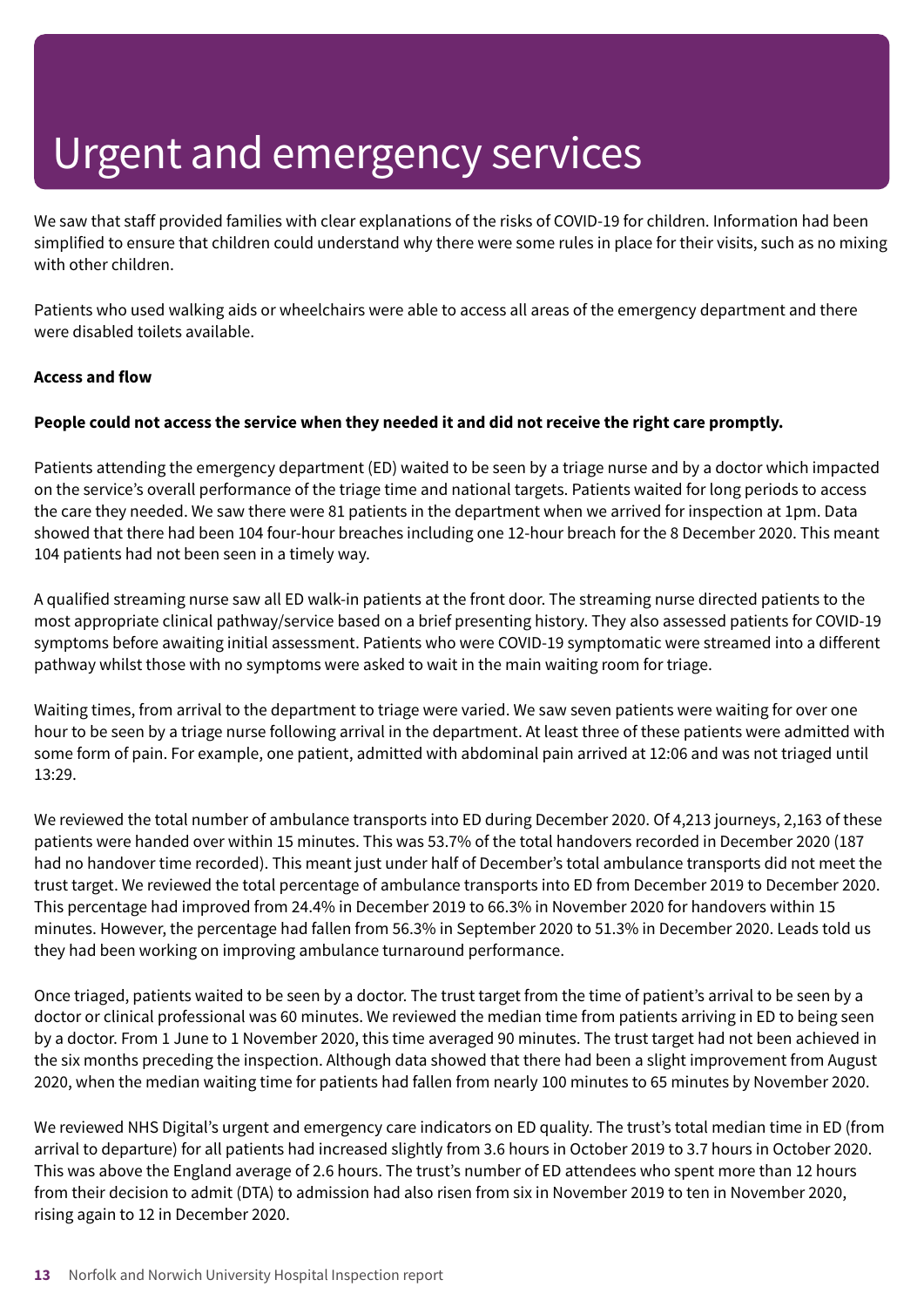Data showed that ED's median time from arrival to departure for all patients from 1 December 2019 to 1 November 2020, met the trust target of four hours for the whole period. The median time had reduced from over 230 minutes on 1 December 2019 to around 211 minutes, by 1 November 2020. The month with the lowest median time was 1 April 2020 with 192 minutes.

Although there had been some improvements with the emergency departments performance, data shows that they were worse than the England average for meeting the four hour target for patients attending majors, and any type of ED.

The percentage of patients who spent less than four hours in ED had improved from 55.3% in November 2019, to 60.2% in November 2020 though this was worse than the England average of 76.8%. The percentage of patients who spent less than four hours in (any type of) ED had improved from 59.1% in November 2019 to 73.8% in November 2020. Below the England average of 82.1%. When we left ED at 8pm on the 8 December 2020, NHS England's four-hour target was met for 50.5% of patient admissions. This meant nearly half of the patients attending the department were not seen in line with targets and waited over four hours.

During inspection, we saw there were no ambulance handover delays. We reviewed ambulance turnaround performance for the week of our inspection (ending 13 December 2020). We saw that, the trust had 137 handover delays, which was the number of arrivals to handover hours lost over 15 minutes. This was equivalent to 11 whole, 12-hour ambulance shifts lost for the week. This figure is roughly average for the East of England (EoE) region. Annual ambulance turnaround performance data for the trust showed a loss of 3419 hours in 2020/21 year to date due to delays in handover. This was an improvement from the 2019/20 data when 6935 hours were lost.

We reviewed the trust's performance for 15, 30 and 60 minute ambulance handovers, for the six months before our inspection. In the four weeks from 9 September to 8 October 2020 the trust reported 2,530 ambulances achieved a handover within 15 minutes (61% of the total recorded handovers) and 1,139 handovers within 30 minutes (28% of the total recorded handovers). For the same period, 81 ambulances were unable to handover within 60 minutes. This was 2% of their total recorded handovers.

The trust recorded a breach as any handover over 60 minutes. Data showed a consistent improvement from 18.17% to 1.25% over the 13 month period preceding the inspection.

ED staff liaised with a hospital ambulance liaison officer (HALO) onsite. This allowed for faster ambulance turnaround times. If staff could not immediately offload patients upon arrival, staff would assess them to understand their clinical severity and priority.

Although we did not see any harm as a result of delays in treatment, there were potential risk to patients from spending too long in ED. For example, we saw that one patient had been in the department for ten hours and 51 minutes, and was waiting for transport home, they remained on a hospital trolley a cannula in their arm. Upon reviewing the patients notes we found very little evidence of pressure area care. Data shows there was a worsening trend in percentage of patients waiting over four hours from decision to admit to admission. This was 36% in October 2020 rising to 45% in December 2020 which was persistently higher than the England average.

We reviewed ED's median time from decision to admit (DTA) to admission for all patients from 1 December 2019 to 1 November 2020. This had never met the trust target of 30 minutes. The closest month ED came to meeting the target was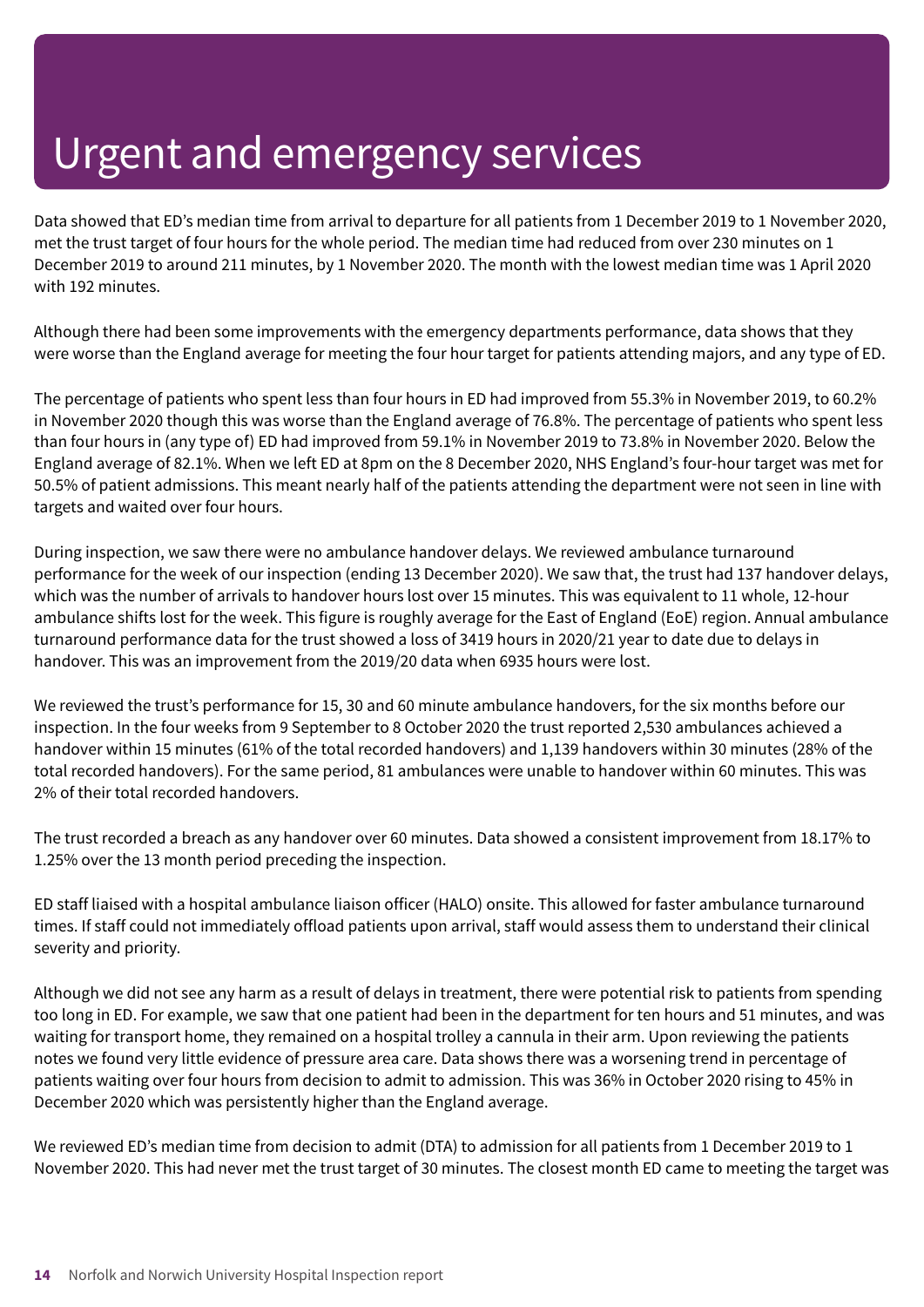July 2020 with an average of just under 100 minutes. The highest monthly median time was February 2020 with an average of over 300 minutes. We were told by nursing staff that there were lengthy delays for patients waiting an inpatient admission, due to limited bed flow trust wide as a result of limited daily discharges. We saw three patients waiting for an inpatient bed.

Hospital flow was managed by the site team and we observed a site operations meeting chaired by a daily assigned site manager. This reviewed regional hospital sites and ambulance services to manage and anticipate capacity across the system. Current ED positions and discharges were discussed. At the time of our inspection this meeting was held every two hours as the hospital was in OPEL status 3.

Patients discharged from the department were given advice on the next steps, for example if they needed to attend their GP or return to hospital.

| <b>Is the service well-led?</b> |  |
|---------------------------------|--|
| Inspected but not rated         |  |

#### There was a stable leadership team in place however, we found leaders had failed to adequately address risk to **performance and ensure this was effectively managed.**

Leaders were not always aware of risks and issues as identified issues with PPE and handwashing within the department. We identified risks in infection control that were not being managed appropriately within the department. There had been a failure to make a demonstrable impact on issues of performance within the department.

Whilst leaders understood the priorities and issues the service faced there had continued to be issues within the service impacting on patient care. In response to assessment and treatment delays due to medical staffing shortages, the divisional associate medical director (AMD) along with the service director, ED operations manager and workforce coordinator processed plans for the roster and real time gap analysis. The assistant medical director and rota coordinator held a twice-weekly look ahead. They reviewed the rota and looked two to three weeks ahead to identify and address any rota gaps concerns. The rota coordinator emailed and sent individual messages through a social networking app to regular locum staff where there are upcoming gaps. They also send out the available shifts six weeks in advance so locums can book into them in good time.

Urgent and emergency services were led at a senior level by a chief nurse, medical director, and chief operating officer. Operationally the service was led by a divisional nursing director, operations director, and associate medical director (AMD). Day-to-day oversight of the department was managed by the senior matron, service director and operations manager. Nursing and medical leads we spoke to had the relevant competencies for their roles.

Leaders were visible and approachable in the service for patients and staff. They supported staff to develop their skills and take on more senior roles.

Staff we asked spoke highly of the matron, nurse director and service director. They felt ED leads were visible and supportive when they raised any concerns. Leaders provided clear escalation plans and processes and ensured that staff understood and followed them, supporting staff with changes.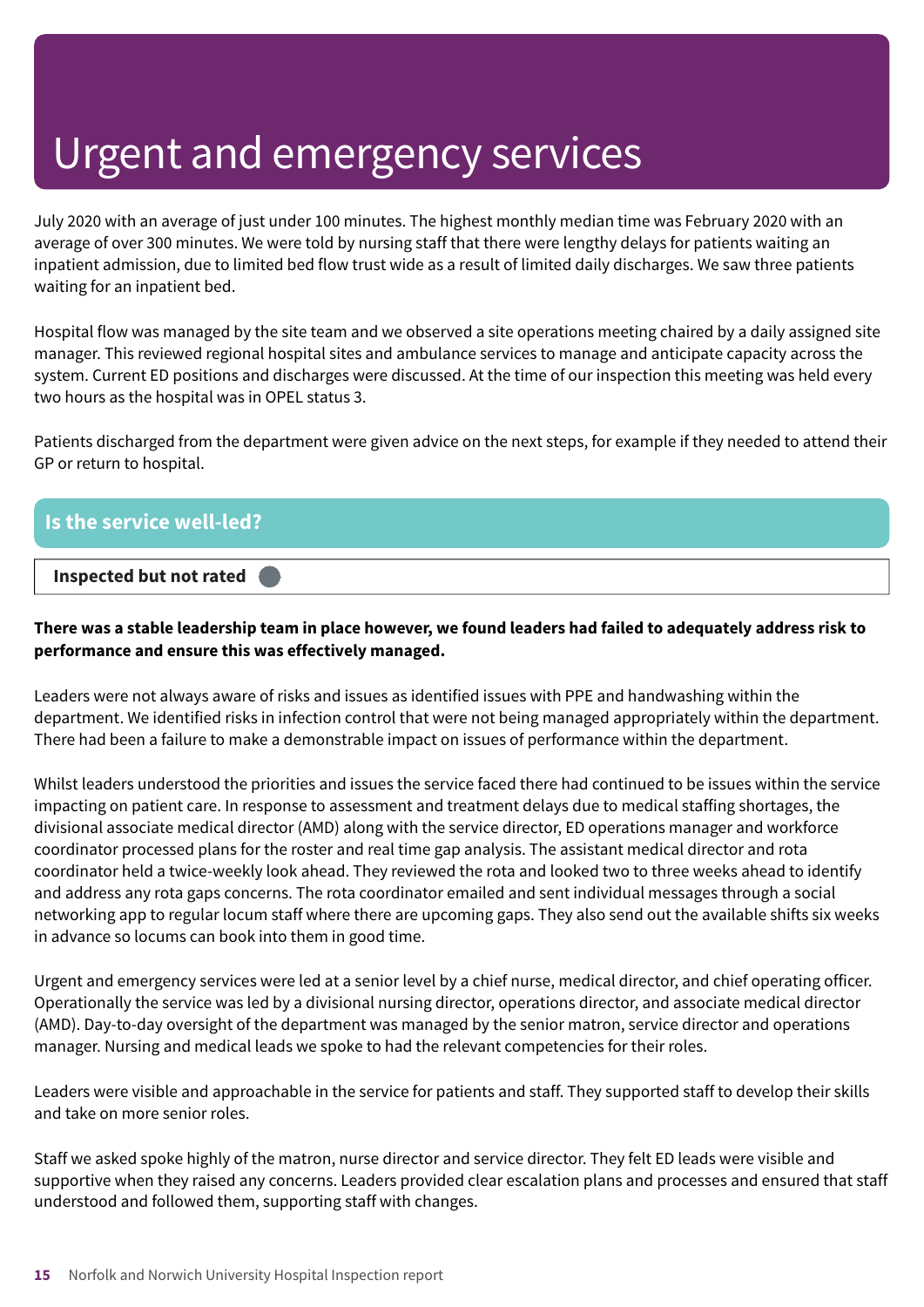#### **Culture**

#### **Staff felt respected, supported, and valued. They were focused on the needs of patients receiving care.**

On past inspections we had found long standing issues with the department's culture. However, during this inspection we saw there had been some improvement. Staff reported working cohesively to ensure effective care and treatment. Consultants told us they were working with specialty consultants to redesign patient pathways to improve patient flow through the hospital.

A number of staff told us that they felt pressured due to the shortage of staff at times as well as pressures to staff more clinical areas within the current ED footprint. This impacted on staff morale and potentially patient safety. Other staff were largely positive about their roles and responsibilities and the positive mental health and morale of department staff came across well.

ED staff frequently liaised with specialties across the hospital for clinical advice. Consultants told us they worked better together as a cohesive group and had done lots of work on improving flow. For example, one ED consultant had worked on internal professional standards (IPS) to provide more support in the department from cardiology and other specialties during COVID19. We read these IPS' were agreed at the trust's hospital management board (HMB) and communicated trust wide as part of changes after an ED escalation project.

#### **Governance**

#### **Leaders operated governance processes. Staff at all levels were clear about their roles and accountabilities and had regular opportunities to meet, discuss and learn from the performance of the service.**

The service had a robust audit calendar which was reviewed by local, division and senior leadership teams. However, audit results could not always be fully recorded. Trust and divisional leads told us there had been several issues with perfect ward audits since November 2020. There were connectivity issues and results were recorded as 0% even when an audit had been completed. These issues had been escalated and had been fixed but had resulted in a drop in audit compliance as staff lost faith in the system working. Leads were addressing this by having a dedicated infection prevention and control (IP&C) lead nurse who with the IP&C link nurses were re-establishing these audits.

ED audits were shared at monthly clinical governance meetings. We reviewed the divisional clinical governance meeting minutes from September 2020 which showed details of an ambulance handover audit and the actions taken in response to findings. We saw that findings were circulated to all staff. We saw lessons learnt from root cause analyses had not always been actioned. We reviewed the trust's root cause analyses (RCAs) for ambulance offload delays over an hour to adult and children's ED (ChED) in June, July and September 2020. Some examples of the department's care and service delivery problems were long waits to be seen within ED, a lack of flow throughout the trust and IT failure. This meant staff struggled to ascertain how long ambulances were outside and/or record accurate handovers. Root causes and lessons learnt were given with actions on how the trust planned to improve. However, at the time of our inspection, two of the lessons learnt had not been actioned. One was creating early trust wide flow to cope with anticipated high volume of patients in the early evening. The other was ensuring correct number of ED medical practitioners were available. An emergency and urgent care (EUC) action evidence group reviewed actions from all SI reports on a weekly basis. Actions were supported with evidence to give assurance.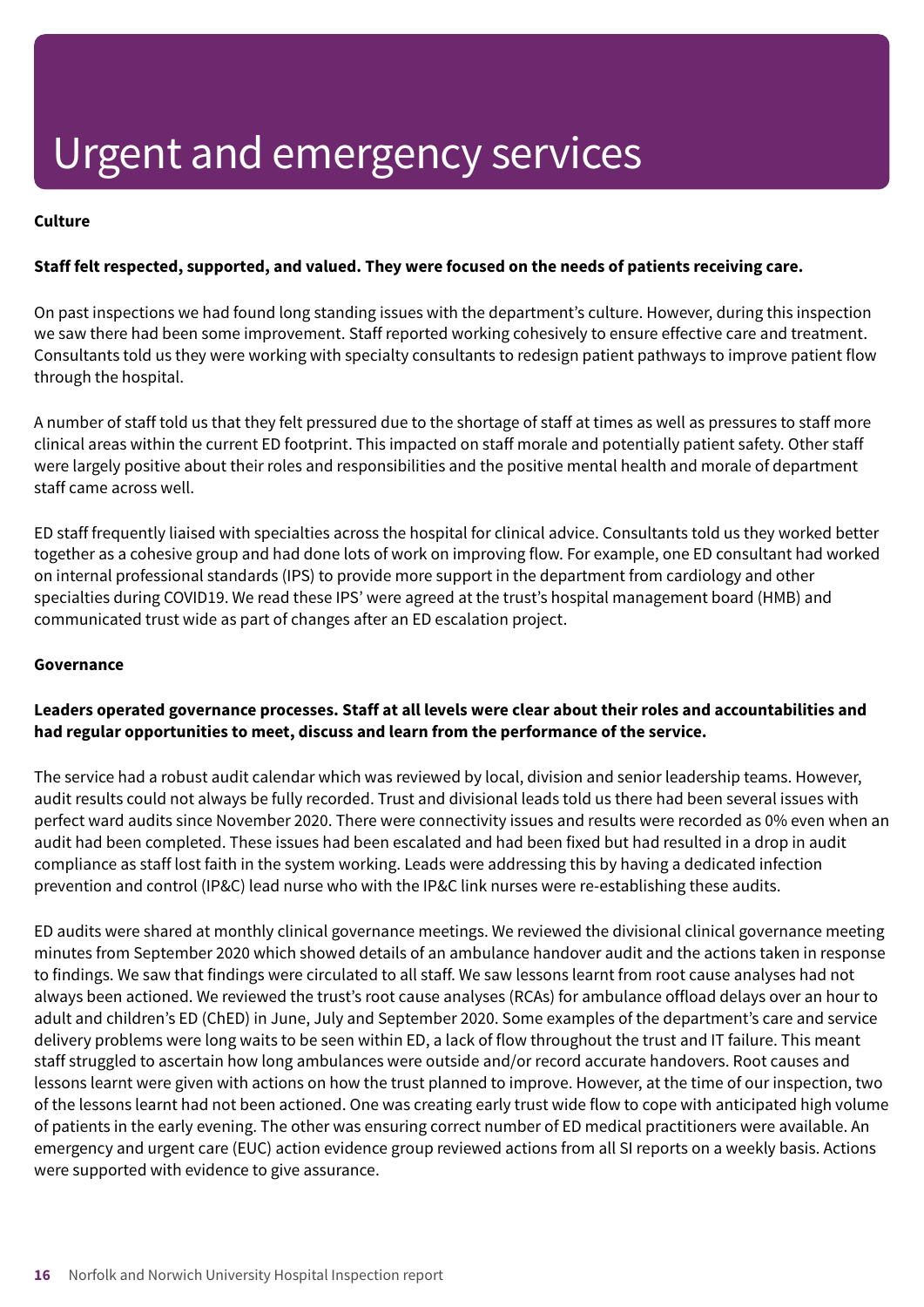The department had established pathways for patients who attended the department with conditions such as mental health. Advice was available for patients to support their treatments and staff were able to refer to specialist practitioners or direct them to relevant services, as necessary.

There was a process for ensuring all documentation was aligned to the most recent guidance. Any ED documents that were nearing their review dates, such as standard operating procedures (SOPs) and the National Institute for Health and Care Excellence (NICE) guidelines were highlighted in the division's clinical governance meeting minutes with assigned leads to update at the next meeting.

The division had a "gossip from governance" bi-weekly newsletter to update staff on relevant information. These included a 'Greatix award' each month to celebrate staff achievements. For example, October 2020's award went to a staff member who wrote incident reports in a serious incident format which really helped investigations.

#### **Management of risk, issues and performance**

#### **Leaders and teams used systems to manage risk however performance issues remained that impacted on the quality and safety of care.**

We identified ongoing concerns with the performance of the department that we have reported on at previous inspections. Divisional and ED leads had taken action in response to their department's performance such as undertaking a workforce review. Whilst there had been a focus on improving performance including with additional support from the system, patients waited too long to receive the care they needed. Staffing issues both in terms of being short staffed within the emergency department as well as the impact of COVID-19 on staffing levels impacted timely decision making. We also identified risks within the department such as the incorrect use of PPE and hand washing.

Leaders identified and escalated relevant risks or issues and identified actions to reduce their impact though these were not always effective, such as, in the long delays that some patients waited for care. Trust, divisional and ED leads were very aware of the department's challenges. For example, the need to recruit substantive staff and the trust's large rural geographic area impacting discharges and the need to provide adequate patient transport.

The division maintained a divisional risk register which was reviewed at governance meetings. We reviewed the urgent and emergency care division's latest risk register and found that risks were scored using a recognised risk tool, with three risks scored 10 or above out of a possible 25. This included, long waits to be seen in the ED, delays in assessment/ treatment due to medical staffing shortage and oversight of patients at high risk of deterioration were recorded. There were controls in place to mitigate these risks where possible. For example, the division had reduced or cancelled medical training to increase to increase staff availability and provide clinical cover. All ED areas had COVID-19 risk assessments completed. These were reviewed and updated anytime an area's environment was changed. When the department became very busy, staff worked out capacity limits by area.

At the time of our inspection the trust was not using our Patient First document to improve ED performance relating to winter planning and pressure resilience. Patient first is a tool designed to support flow through emergency departments and reduce risks of overcrowding and nosocomial (hospital acquired) infections.

Department leads and department coordinators attended site team meetings daily to ensure that there was oversight of activity within the department and the potential impact of patients awaiting an inpatient bed. Leads were aware the department's delays in being able to promptly see patients was multifactorial. This was mainly due to exit block but also staffing shortages.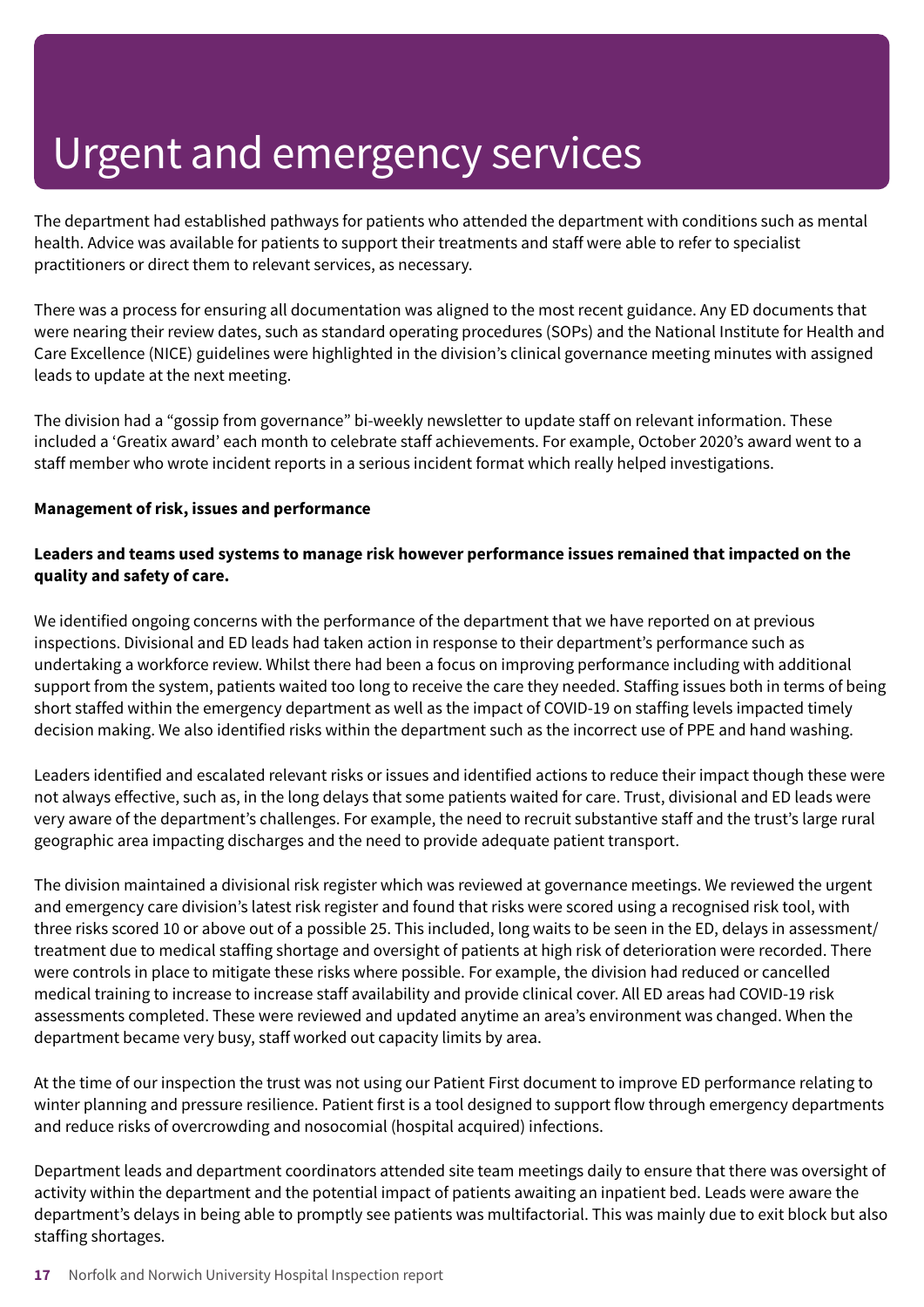### Outstanding practice

We found the following outstanding practice:

The service provided care for frail/elderly patients in theolder people's emergency department(OPED).This meant that older patients did not have toattendthe main emergencydepartmentwhich could be busy and confusing for frail elderly patients.

ED had a band 7 safety nurse with clearly outlined competencies for this role. If ambulances were unable to offload patients, they pre-bookedan assessment onboard with ED staff orthesafetynurse.Thissafetynursewas allocated daily and would cover all areasof the department to maintainsafety.

### Areas for improvement

#### **MUSTS**

We took enforcement action to issue a section 29A Warning Notice because the quality of healthcare required significant improvement. In summary the reasons we issued this notice were:

- The trust must ensure ED staff embed an effective form of triage prioritisation to better respond to patients at greater risk of deterioration. Regulation 12 (2)(a)
- The trust must ensure they continue to do all that is reasonably practical to mitigate the risks of failing to meet key national and trust performance targets such as the four-hour standard, triage within an hour of patient's arrival and monthly decision to admit (DTA) patient numbers. Regulation 12 (2)(a)
- The trust must ensure ED nursing staff pressures do not cause delays in triage and the allocated safety nurse can fulfil their role properly. Regulation 18 (1)

#### **SHOULDS**

- The trust must also ensure less of their junior medical staff are locums, and medical staff shortages do not limit their ability to set up SDEC pathways. Regulation 18 (1)
- The trust should ensure all ED staff adhere to the latest PPE guidance for COVID-19 and hand hygiene policy when treating patients. Regulation 12
- The trust should ensure all ED areas offer patients a suitable environment with clear signposting to help them socially distance. Regulation 12
- The trust should ensure ED staff in all area's complete daily checklists on all emergency equipment and medicine boxes. Regulation 17
- The trust should ensure that patients waiting areas are organised in a manner to prevent cross contamination or risk in line with social distancing. Regulation 15
- The trust should ensure that there are sufficient numbers of consultants within the Children's ED (ChED) in line with guidance. Regulation 18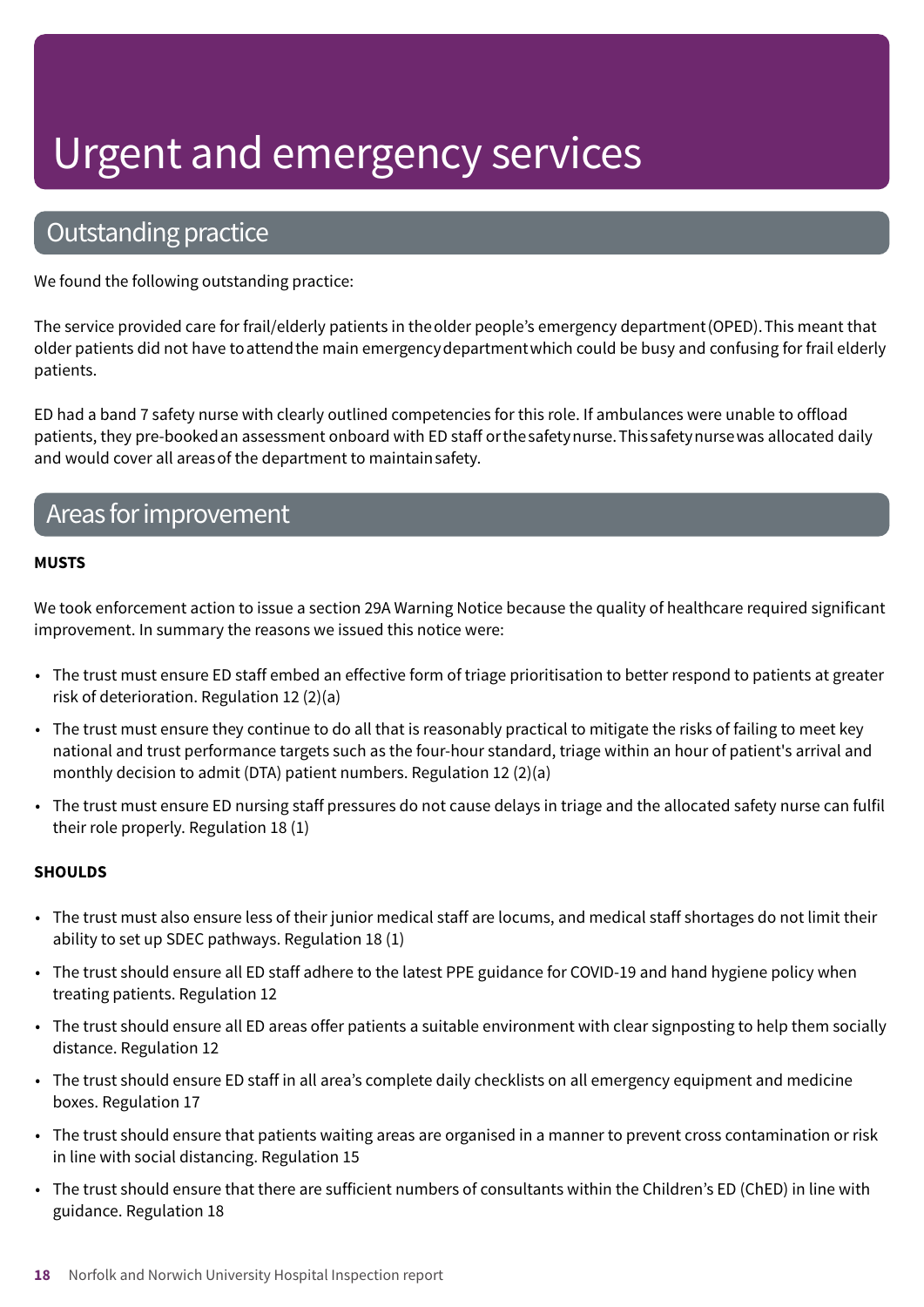## Our inspection team

The team that inspected the service comprised a CQC lead inspector, one other CQC inspector and two specialist advisors with experience within emergency care. The inspection team was overseen by Bernadette Hanney, Head of Hospital Inspection.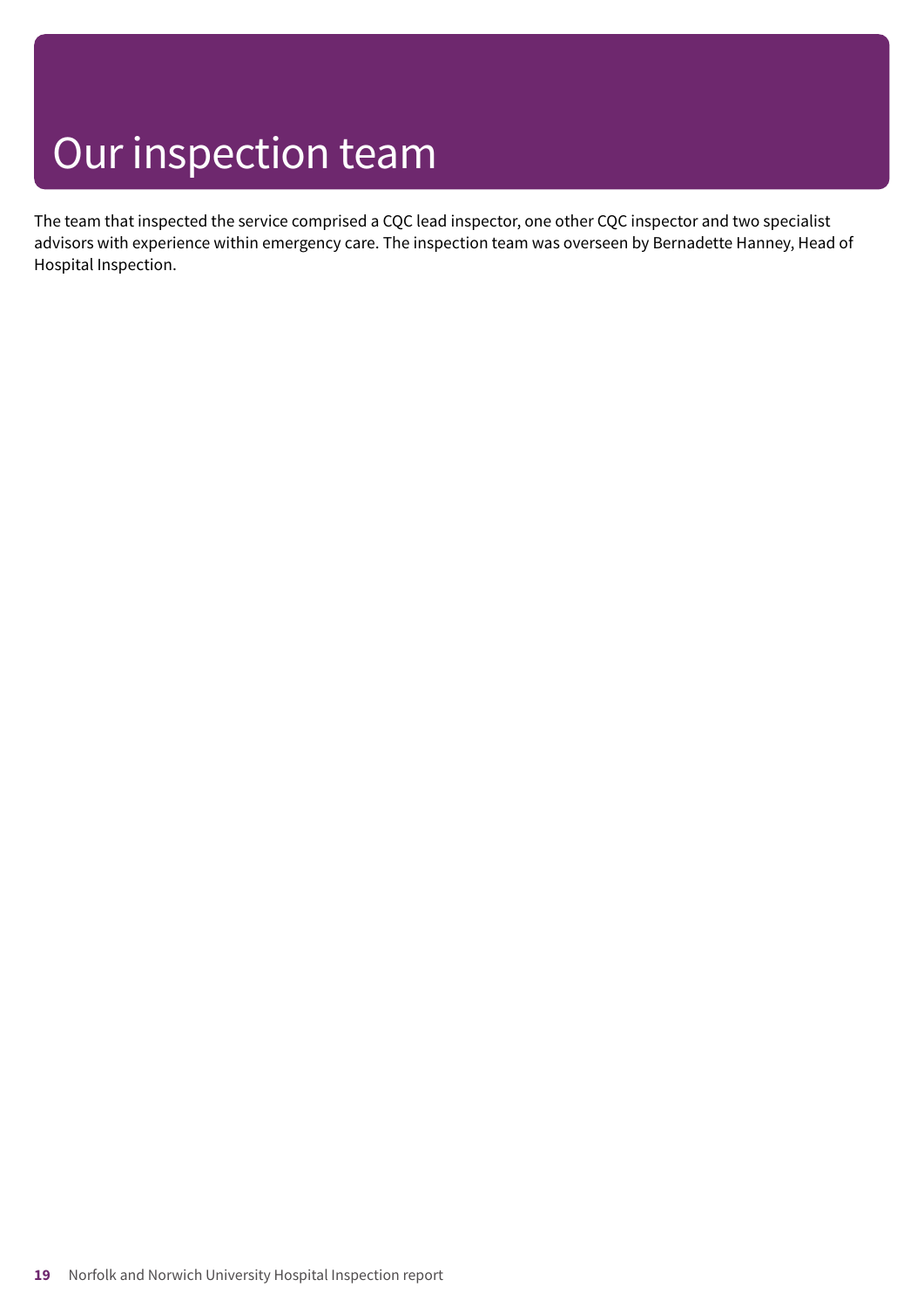## Requirement notices

### Action we have told the provider to take

The table below shows the legal requirements that were not being met. The provider must send CQC a report that says what action they are going to take to meet these requirements.

### **Regulated activity**

Regulation

Treatment of disease, disorder or injury Regulation 18 HSCA (RA) Regulations 2014 Staffing